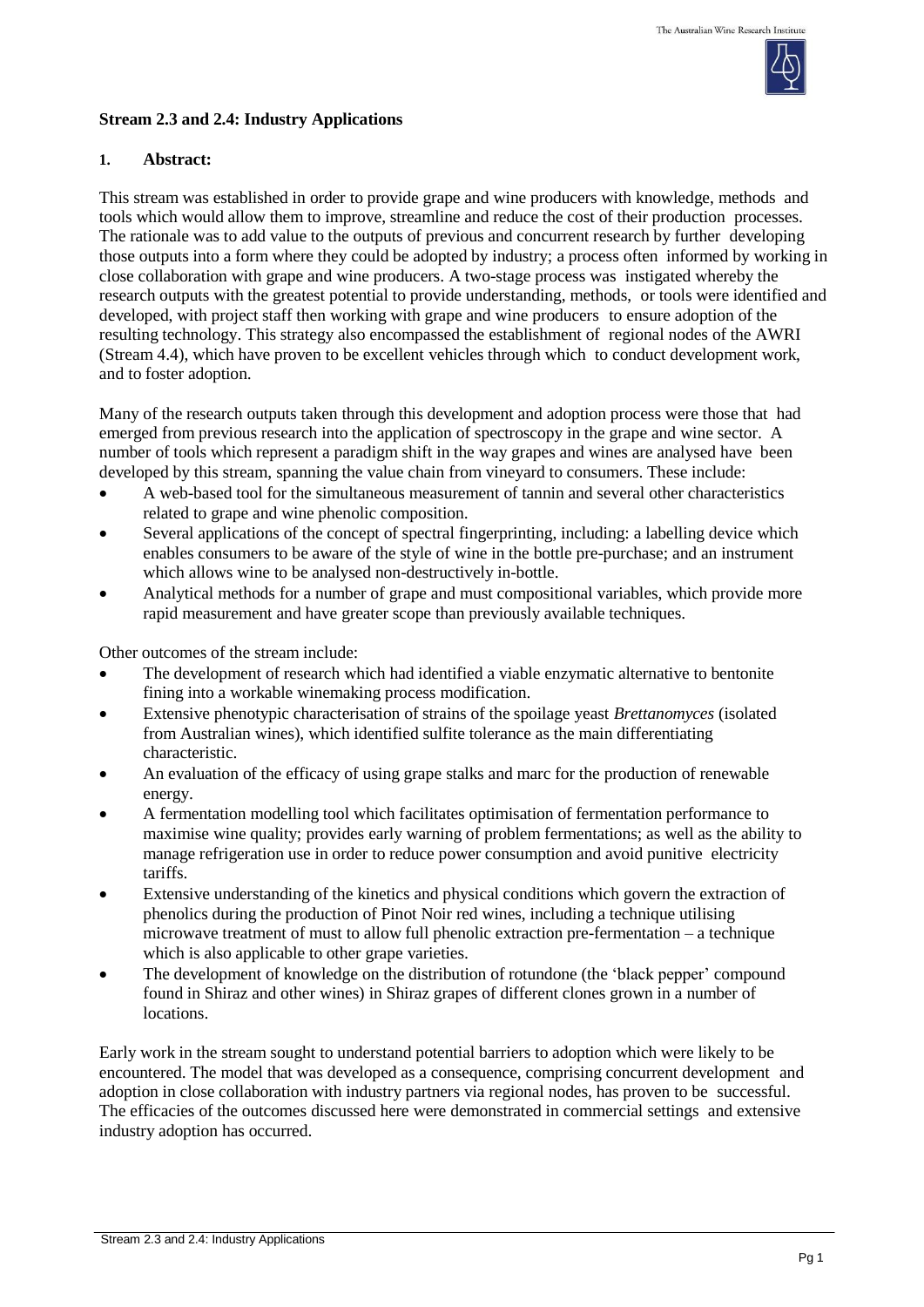

#### **2. Executive summary:**

The rationale of the stream was to add value to the outputs of previous and concurrent research by further developing those outputs into industry applicable knowledge, methods and tools. The broad objective was to foster adoption of that knowledge, methods and tools in order to improve the economic and environmental sustainability, profitability, and competitiveness of the Australian wine sector. The research outputs selected for development were those assessed as having the greatest potential to improve and streamline production processes, while reducing cost and maximising wine quality. Part of the strategy was also to ensure that existing objective measures of grape and wine composition were developed into more simplified methods which would encourage their adoption.

The stream has successfully generated an extensive suite of outcomes which have been made available to the grape and wine sector and extensive industry adoption of these outcomes has occurred. For some, development is complete, and for others, further industry evaluation and adaption will be required before a fully evolved product is available for widespread industry adoption.

Many of the research outputs taken through the development and adoption process described here were those that had emerged from previous research into the application of spectroscopy in the grape and wine sector. A number of novel spectroscopy tools have been developed which span the value chain from vineyard to consumers, several of which are 'world firsts'. They include:

- A web-based tool for the simultaneous measurement of tannin and several other characteristics related to grape and wine phenolic composition, known as the WineCloud<sup>TM</sup>.
- Several analytical methods for grape and must compositional variables, which allow more rapid measurement and have greater scope than previously available techniques. Two of the methods that offer the greatest benefit for the industry are for measuring grape colour and yeast assimilable nitrogen (YAN) in juices and musts.
- The PinotG Style Spectrum<sup>TM</sup> is a wine labelling device which enables consumers to be aware the style of the wine in the bottle before they purchase or consume it.
- $BevScan^{TM}$  is a spectrophotometer which allows wine to be analysed in-bottle non-destructively.

Spectral fingerprinting allows wine style to be 'measured'; a concept which has potentially important implications for the way grapes are grown; selected; paid for; and for how wines are produced. A spectral fingerprint can be considered as an objective and holistic target of wine style, meaning that the degree to which various winemaking treatments contribute to producing a targeted wine style can be assessed objectively. In theory, the concept could also be applied to grapes to select those which best allow the desired wine style to be produced, thus adding value to those grapes; and also applied to growing grapes to meet objectively defined target fingerprints. The technique is also applicable to assessing wine authenticity and integrity.

A further outcome of the stream is ground-breaking and raises the potential for fundamental changes in the way white wines are produced. Research in Stream 2.2 which had identified a viable enzymatic alternative to bentonite fining was developed into a workable winemaking process modification in collaboration with two commercial wine producers. This technique makes it possible to render white, sparkling, and rose wines 'heat' or protein-stable pre- fermentation, through a relatively simple enzyme addition combined with heating. This technique provides a profound increase in production efficiency and reduction in cost, compared with traditional batch bentonite fining.

Other outcomes of the stream include:

- Extensive phenotypic characterisation of strains of the spoilage yeast *Brettanomyces* (isolated from Australian wines) which identified sulfite tolerance as the main differentiating characteristic and provided invaluable information for developing effective management practices (this work was progressed further in Stream 2.1).
- An evaluation of the use of grape stalks and marc as a source of renewable energy. Objective data has been generated on which decisions to invest in electricity-generating equipment can be based, and at least one tender for the construction of such a plant has been released during the life of this stream.
- A fermentation simulation tool which allows optimisation of fermentation performance; early identification of problem fermentations; as well as the ability to manage refrigeration use to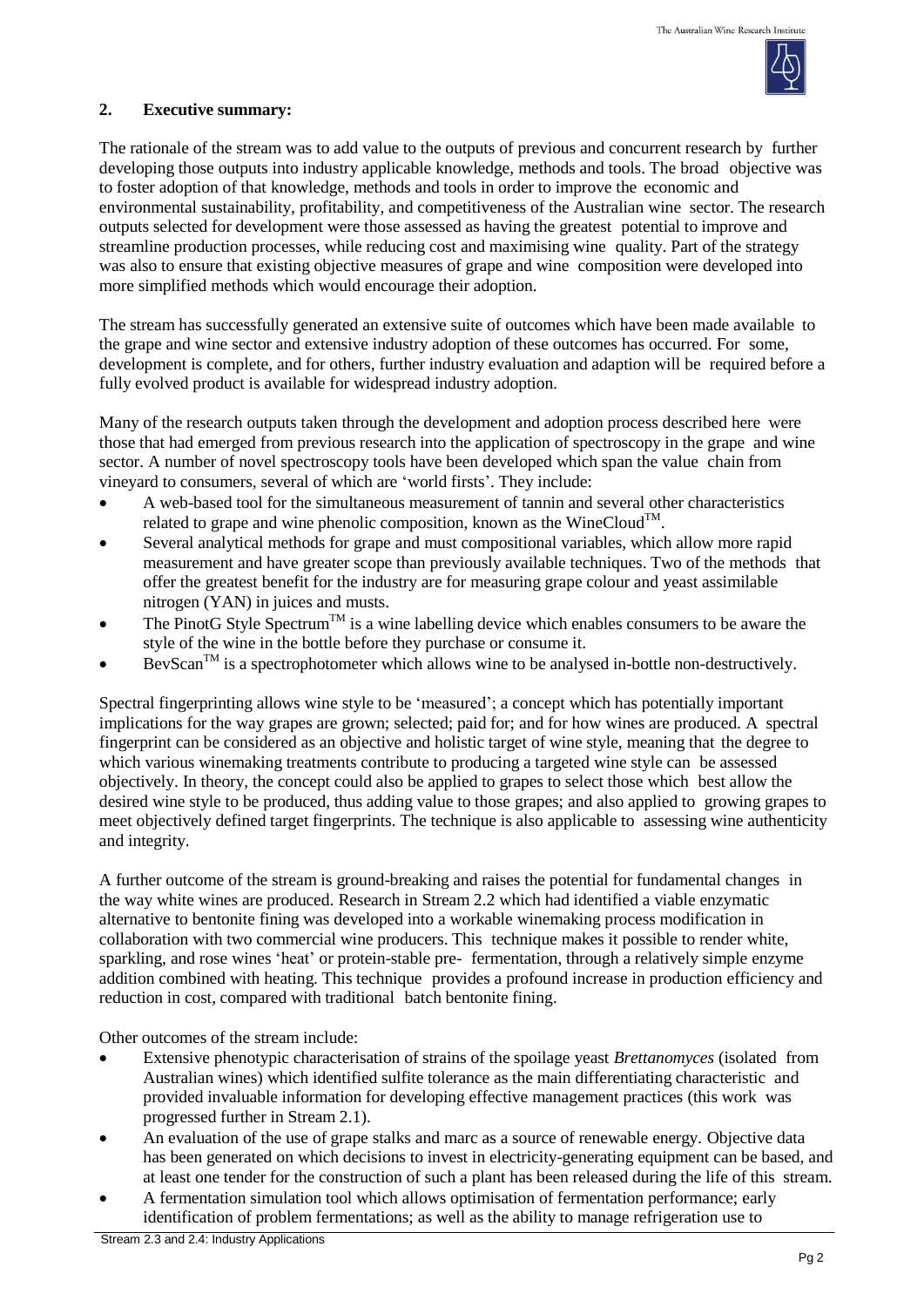

reduce power consumption and avoid punitive electricity tariffs.

 The development of knowledge on the distribution of rotundone (the 'black pepper' compound found in Shiraz wines) in Shiraz grapes of different clones grown in a number of locations.

Additionally, other foundational spectroscopy work conducted under this stream (but not reported in detail here) includes the:

- generation of evidence linking soil composition and grape and wine composition, in a number of trials;
- differentiation of wines produced organically and non-organically; and
- differentiation of wines of the same variety by country of origin.

The efficacies of most of the technologies discussed here have been demonstrated in commercial settings and extensive industry adoption. However, most technologies could be further developed and extended to provide even greater value to industry; the investment required to do so would be marginal compared to the value generated.

Early work in the stream sought to understand potential barriers to adoption which were likely to be encountered. The model developed comprised concurrent development and adoption, in close collaboration with industry partners via regional nodes, and has proven to be successful. The AWRI's network of regional nodes has been crucial to delivering value to industry through conducting both development and adoption activities. The nodes form a crucial part of the adoption strategy, but were established relatively late in the AWRI's 7-year RD&E Plan. Their success in this regard has been demonstrated, however, their full value has yet to be realised.

Many of the outputs of this stream are suited to web-based application; the efficacy of which has been demonstrated with the phenolic analyses made available to industry via the WineCloud. The WineCloud has the potential to be extended to incorporate the fermentation simulation model described here, as well as the creation of a module which allows users to conduct advanced statistical benchmarking of their own data against the vast library of data which would be held in the WineCloud.

Potential also exists to extend the concept of modelling beyond fermentation to other parts of the grape and wine production process and to incorporate such models into the WineCloud. Such modelling requires real-time data to be available on which to base predictions and assessments of the conditions of a wine, compared to known standards or specifications. An obvious opportunity therefore exists to invest in the development and adoption of process analytical technologies which have been tailored to the requirements of the grape and wine sector, in order to gather such data in an automated way and feed it into such models in real time.

| <b>Affiliation</b>                        | Area of support/contribution                          |  |
|-------------------------------------------|-------------------------------------------------------|--|
| Keith Tulloch Wine                        | Support for Hunter Node office                        |  |
| <b>Tasmanian Institute of Agriculture</b> | Funding and support for Tasmania Node                 |  |
| <b>TAFE Griffith</b>                      | Support for Riverina Node office                      |  |
| <b>CAMO</b> Australia                     | BevScan software                                      |  |
| Jeffress Engineering                      | BevScan hardware                                      |  |
| De Bortoli Wines                          | Grape and wine process efficiency, ferment simulator, |  |
|                                           | rapid measurement of grape and wine attributes,       |  |
|                                           | grape and wine portal, Proctase field trials          |  |
| Casella Wines                             | Ferment simulator, rapid measurement of grape and     |  |
|                                           | wine attributes, grape and wine portal                |  |
| McWilliam's Wines                         | Ferment simulator, rapid measurement of grape and     |  |
|                                           | wine attributes, grape and wine portal                |  |
| Riverina Winegrapes Marketing Board       | Rapid measurement of grape and wine attributes,       |  |
|                                           | grape and wine portal                                 |  |
| <b>Westend Estate</b>                     | Rapid measurement of grape and wine attributes,       |  |
|                                           | grape and wine portal                                 |  |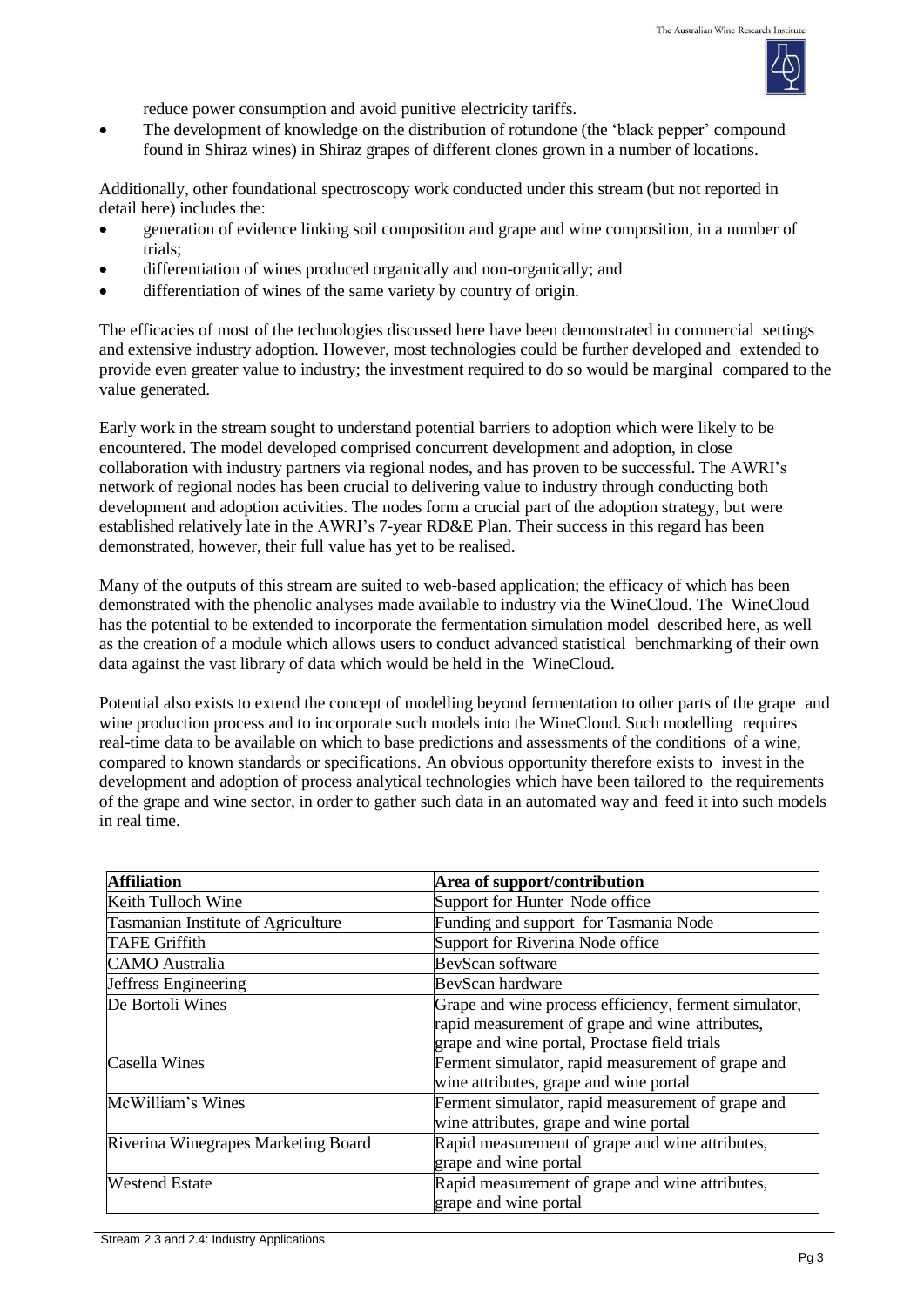

| <b>Affiliation</b>                         | Area of support/contribution                          |  |
|--------------------------------------------|-------------------------------------------------------|--|
| <b>Warburn Estate</b>                      | Rapid measurement of grape and wine attributes,       |  |
|                                            | grape and wine portal                                 |  |
| Bimbadgen                                  | Grape and wine process efficiency, ferment simulator, |  |
|                                            | Semillon regionality, rapid measurement of grape and  |  |
|                                            | wine attributes, grape and wine portal                |  |
| <b>Brokenwood</b>                          | Grape and wine process efficiency, ferment simulator, |  |
|                                            | Semillon regionality, rapid measurement of grape and  |  |
|                                            | wine attributes, grape and wine portal                |  |
| McWilliam's Wines, Mt Pleasant             | Grape and wine process efficiency, ferment simulator, |  |
|                                            | Semillon regionality, rapid measurement of grape and  |  |
|                                            | wine attributes, grape and wine portal                |  |
| Oakvale                                    | Grape and wine process efficiency, ferment simulator, |  |
|                                            | Semillon regionality, rapid measurement of grape and  |  |
|                                            | wine attributes, grape and wine portal                |  |
| Poole's Rock                               | Grape and wine process efficiency, ferment simulator, |  |
|                                            | Semillon regionality, rapid measurement of grape and  |  |
|                                            | wine attributes, grape and wine portal                |  |
| Wynns Coonawarra Estate                    | Grape and wine composition                            |  |
| University of Adelaide                     | Energy from winery by-products                        |  |
| University of Sheffield                    | Characterisation and sensory impact of                |  |
|                                            | <b>Brettanomyces</b>                                  |  |
| <b>Treasury Wine Estates</b>               | Chardonnay Style Spectrum, Pinot G Style Spectrum,    |  |
|                                            | characterisation and sensory impact of Brettanomyces  |  |
| <b>Cellarmaster Wines</b>                  | Pinot G Style Spectrum                                |  |
| The Yalumba Wine Company                   | Pinot G Style Spectrum                                |  |
| Domaine Paul Blanck, Alsace, France        | Pinot G Style Spectrum                                |  |
| <b>Frogmore Creek</b>                      | Pinot Noir regionality through process modification   |  |
| Winemaking Tasmania                        | Pinot Noir regionality through process modification;  |  |
|                                            | BevScan in bottle ferment monitoring                  |  |
| <b>Pressing Matters</b>                    | Pinot Noir regionality through process modification   |  |
| <b>Josef Chromy</b>                        | Pinot Noir regionality through process modification   |  |
| <b>Tamar Ridge</b>                         | Pinot Noir regionality through process modification   |  |
| Springvale Wines                           | Pinot Noir regionality through process modification   |  |
| Pirie Tasmania                             | Pinot Noir regionality through process modification,  |  |
|                                            | BevScan in bottle ferment monitoring                  |  |
| Jansz Tasmania                             | Monitoring sparkling wine development using           |  |
|                                            | BevScan                                               |  |
| The Yalumba Wine Company                   | Monitoring sparkling wine development using           |  |
|                                            | BevScan, Proctase field trials                        |  |
| <b>Bruker Instruments</b>                  | <b>Bruker Alpha calibration development</b>           |  |
| Petaluma Wines                             | <b>Bruker Alpha calibration development</b>           |  |
| Glandore                                   | Semillon regionality project                          |  |
| <b>First Creek</b>                         | Semillon regionality project                          |  |
| <b>Thomas Wines</b>                        | Semillon regionality project                          |  |
| Peppertree                                 | Semillon regionality project                          |  |
| Deakin University                          | Shiraz clonal evaluation of rotundone                 |  |
| The Yalumba Wine Company                   | Shiraz clonal evaluation of rotundone                 |  |
| The Department of Agriculture (Science and | Assessment of calorific value of grape marc and       |  |
| <b>Innovation Award)</b>                   | stalks                                                |  |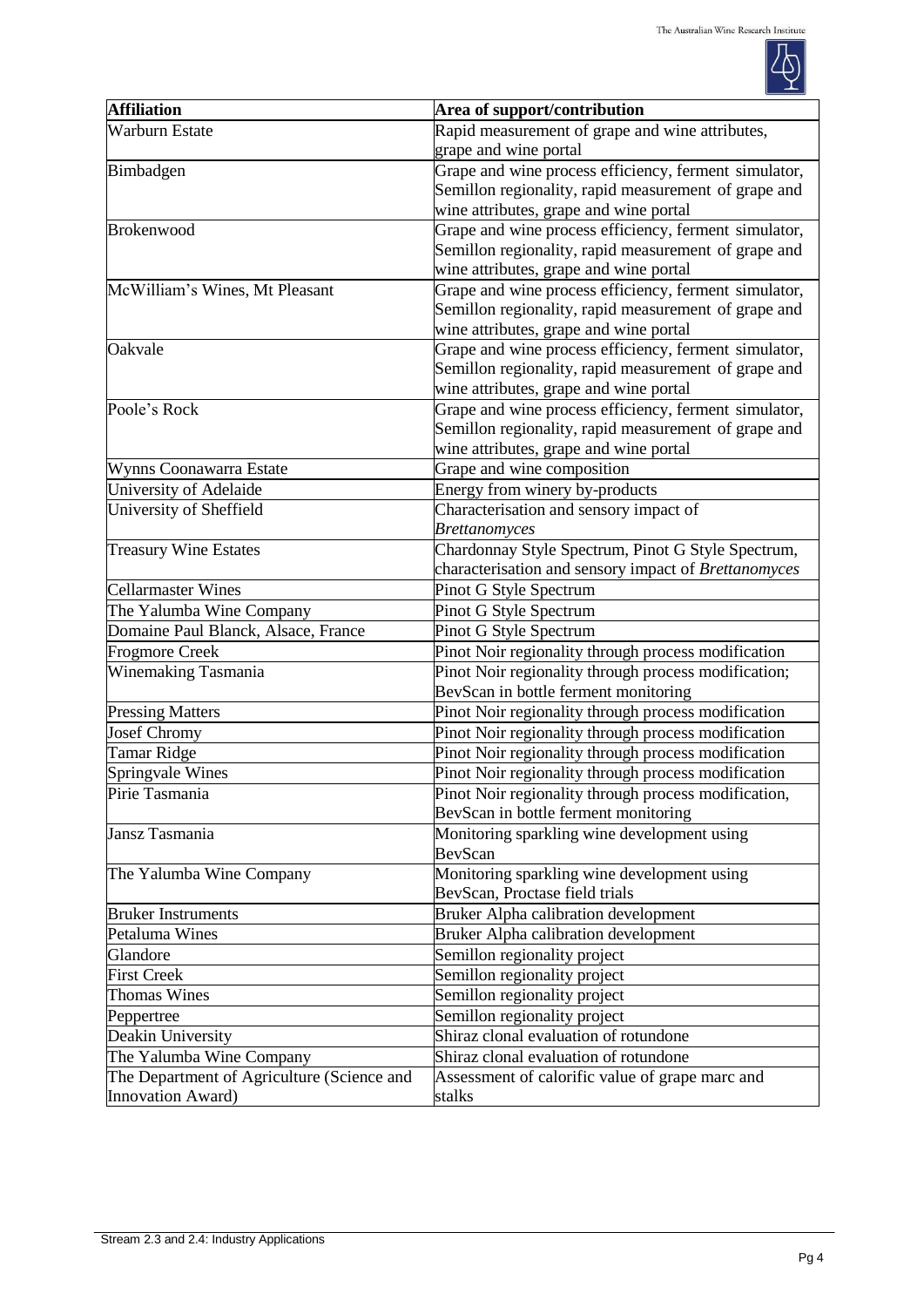

### **3. Background:**

This stream was initiated in its current form on 1 July 2008, by consolidating the following streams in the AWRI 7-Year RD&E Plan: 2.3 Process Measurement, 2.4 Industry Applications, and 3.4 Environmental Impact and Sustainability. New stream and project plans were prepared to replace those in the original AWRI 7-Year RD&E Plan. The rationale behind doing this was to add further value to investments made in research, by creating a vehicle which was specifically tasked with actively developing outputs into understanding, methods and tools and to foster their adoption by grape and wine producers. Simply stated, the aim was to turn research outputs into industry-relevant outcomes.

This report discusses work performed pre and post the commencement of this stream in its current form in July 2008.

The instigation of this stream in 2008 formed part of the AWRI's strategy to address the call for national R (research), with regional D (development) & local E (extension) including 'regional adaptive development', which had been made by the Primary Industries Ministerial Council (PIMC). That concept was later formalised by the PIMC in 2009, in the National Primary Industries RDE Framework (http://www.daff.gov.au/agriculture-food/innovation/national-primary-industries). The formation of the nodes was seen as an ideal mechanism for delivering regional adaptive development of research outputs into value-adding outcomes for industry.

The expected outcomes were:

- Increased industry access to application-ready technologies which have the ability to add value and reduce costs during the grape and wine production process – leading to improved process efficiency and productivity.
- A consequential reduction in environmental impact and improved industry sustainability.
- Increased knowledge and capability of industry personnel.
- Increased access to rapid analytical and other 'smart' technologies to assist in improved decision management.
- Increased understanding of the key compositional and processing variables that impact on wine quality and consumer value.
- Improved industry access to process engineering and environmental-impact reduction expertise. Enhanced opportunities for AWRI commercial activities to sell application-ready technologies outside of the grape and wine industry levy-paying base, with any surplus being invested in grape and wine research.

The stream will act as a multiplier on previous industry investments in R&D, by combining existing and novel research outputs in innovative ways.

This stream applied staff dedicated to coordinating and driving development and adoption to ensure the full potential of research findings is realised by industry. This approach built on a coordinated development and adoption approach that had been trialled with two research projects: research into wine bottle closures and into *Brettanomyces* spoilage yeast. Research, development, extension and adoption were conducted on these projects and managed concurrently by a dedicated team. Both those projects had resulted in a high level of practice change by industry and the success of that model guided the formation of this stream.

## **4. Stream objectives:**

The objectives of this stream were:

- Increase industry access to application-ready technologies that have the ability to add value and reduce costs during the grape and wine production process.
- Increase access to rapid analytical and other 'smart' technologies to assist in improved decision making.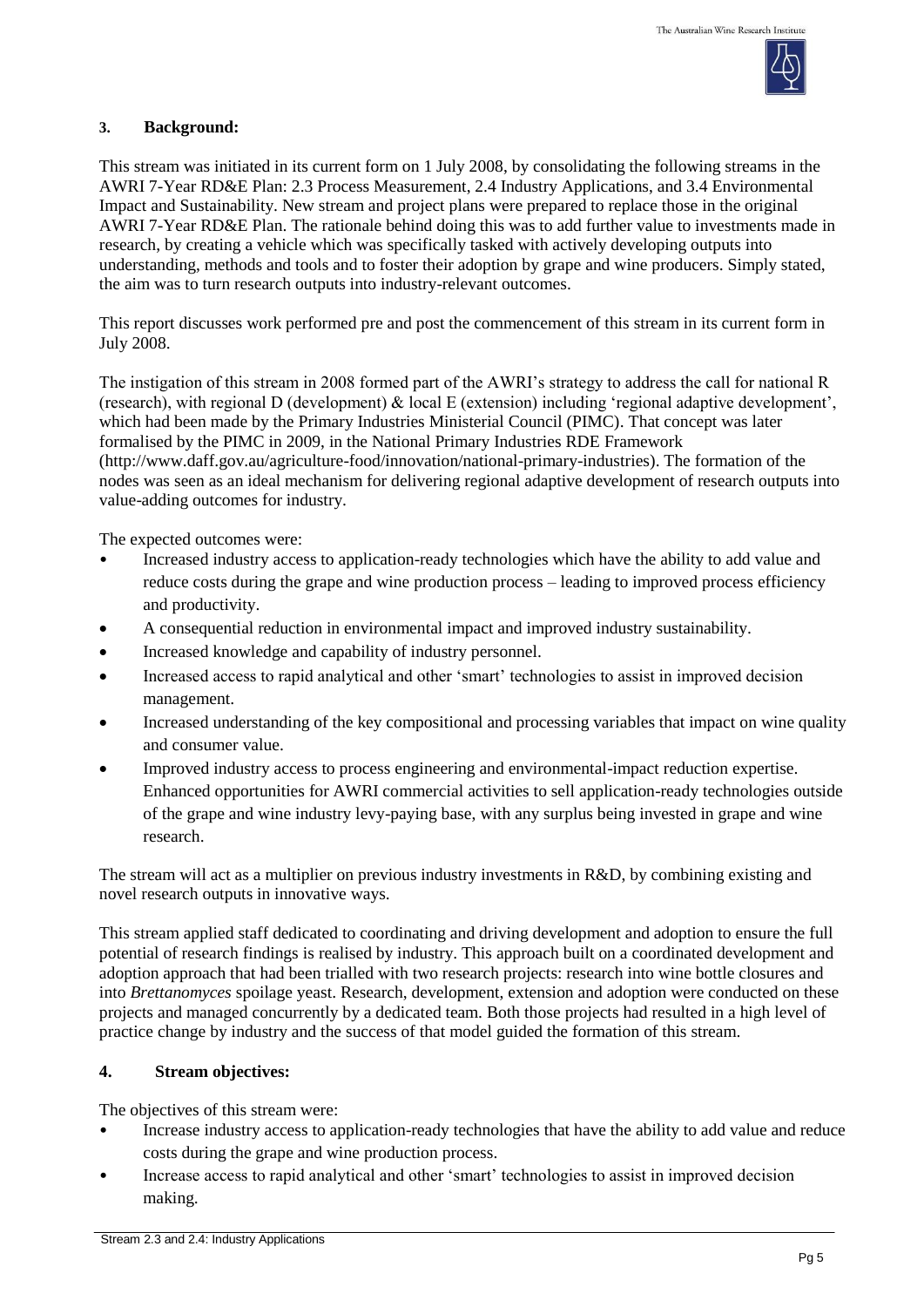

- Increase understanding of the key compositional and processing variables that impact on wine quality and consumer value.
- Improve industry access to process engineering and environmental-impact reduction expertise.
- Help to reduce the environmental impact and improve sustainability of the wine industry, by identifying potential opportunities for the application of environmental engineering principles to grape and wine processing operations.
- Demonstrate through specific studies the benefits to the environment of adoption of alternative 'green' technologies.
- Understand the critical factors, cultural and environmental, contributing to the relative propensity of red wines to undergo *Brettanomyces*-related spoilage.
- Develop effective *Brettanomyces* control mechanisms, where possible specific to strain and wine composition differences, in order to minimise collateral negative effects on wine quality and style.
- Define the differences between sensory characteristics of wines that are and those that are not spoilt by *Brettanomyces* under Australian conditions, and identify the important changes that occur in the chemical composition of wines when they undergo spoilage.
- Provide tools and training to the industry enabling it to estimate and eliminate the risk of *Brettanomyces*-related spoilage based upon defined wine or strain properties.

## **5. Methodology:**

The rationale behind this stream was to add value to the outputs of previous and concurrent research by further developing those outputs into a form where they could be adopted by industry. The aim was to provide grape and wine producers with knowledge, methods and tools which would allow them to improve, streamline and reduce the cost of their production processes. It was also recognised that the speed at which new R&D is adopted by industry is a key competitive advantage for the Australian grape and wine sector and is a crucial factor if the return on industry investments in RD&E is to be maximised. The AWRI's strategy to deliver rapid development and adoption of research outputs into valuable industry outcomes, comprised this stream and the establishment of regional nodes (Stream 4.4), to provide the regional adaptive development called for by the Primary Industries Ministerial Council (PIMC) in 2005.

Nodes were established in Tasmania on a 0.2 FTE basis in November 2008, and a 1.0 FTE basis in July 2011; in the Riverina in November 2010; in southern Victoria in January 2012 (which is not funded as part of the GWRDC-AWRI Investment Agreement); and in the Hunter Valley in September 2012. Details of the establishment of the nodes and outputs delivered through them are provided in the report for Stream 4.4.

The development projects pursued under this stream were selected on the basis of their potential to provide the greatest benefit for industry, their alignment with regionally-defined priorities and the applicability of resulting outputs to the broader grape and wine sector. Personnel funded within this stream work in close contact with research staff, in order to remain aware of potential research findings which could be developed and targeted for industry use. Each node has a single staff member and, in each case, they participate on local regional industry association technical committees in which regional R&D priorities are set. Node staff are able to inform discussions of regional priorities with regard to new research findings from the AWRI and elsewhere; seeking to identify synergies between research findings and how they might fit with regional priorities. Once projects have been selected, they are in most cases planned and project managed by Adelaide-based AWRI staff in conjunction with the node staff members.

Much of the development work described here has been conducted in close collaboration with industry partners via the regional nodes network, where local wineries were used as test sites in which new knowledge, methods and tools were fully developed and adapted to best meet industry needs. The close collaboration with industry partners and the use of local production facilities provided in-depth knowledge of the imperatives that need to be met if new knowledge, methods or tools are to be widely adopted by industry. This specifically guided the development of the new technologies described here, in order for them to be compatible with existing processing systems used by different producers.

This adaptive development process often led to the industry partners being early adopters of the new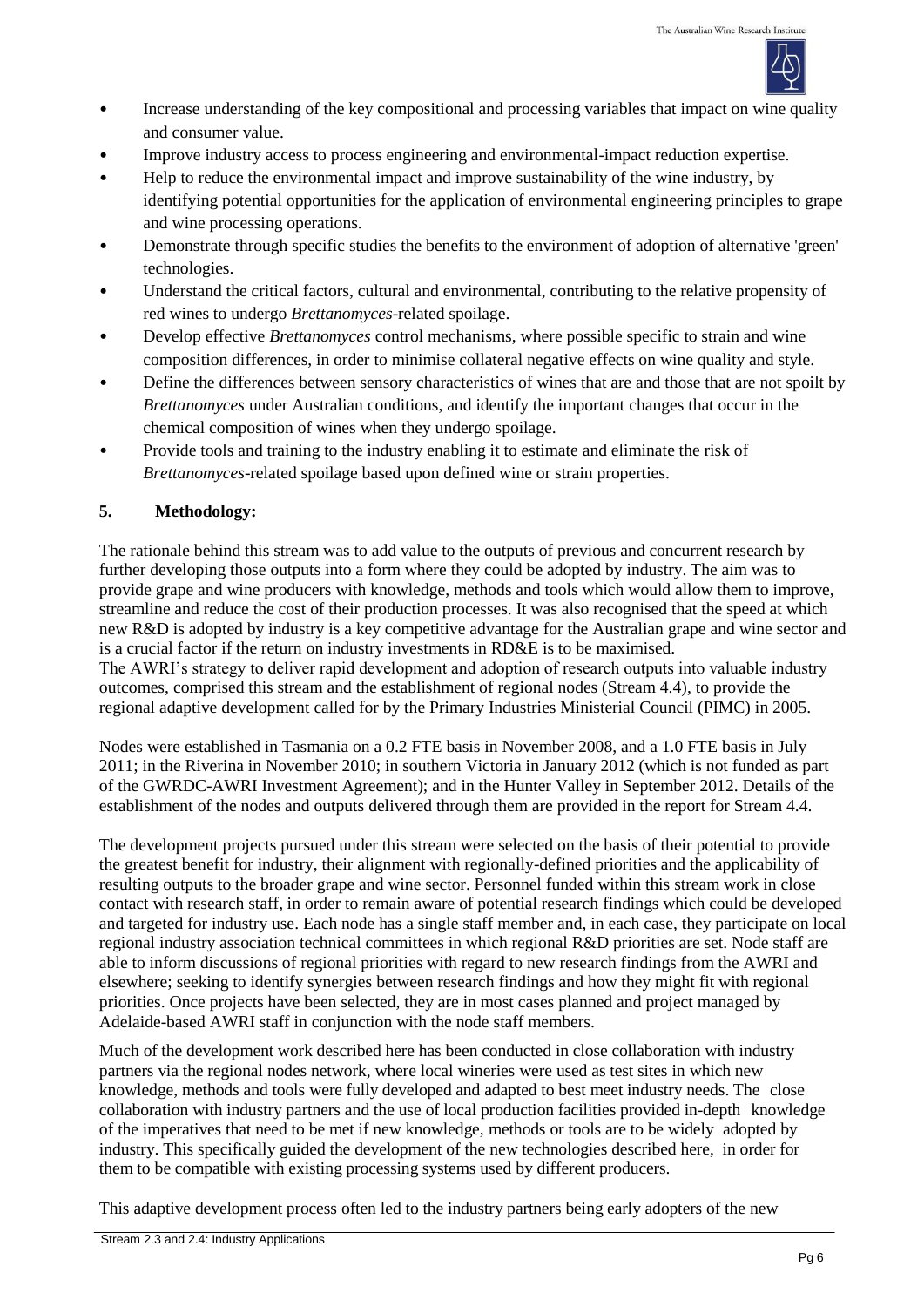

technologies. The strategies used to encourage the further spread of adoption are based on work which commenced with the Department of Primary Industries Victoria's Practice Change Group in 2008, to understand the barriers to adoption of new technology by industry.

In collaboration with the Practice Change Group, wine industry attitudes and approaches to testing compositional variables in grapes and wine were surveyed. Participants were asked: what tests they were performing; what would they like to test; and how and from where they received information on what they should be testing and which methods they should be adopting. The information gained from that survey has been important in focusing much of the work conducted in this stream on simplifying and extending the availability of objective measures of grape and wine composition.

In addition, previous work by the Practice Change Group in other agricultural industries had identified patterns of how new technologies were adopted by industry participants. First mover adoption was followed by adoption by neighbouring properties, and then by individual properties often some distance away. Investigation identified that those more distant properties always had a personal connection to the first-mover properties and personal endorsement was the key to the spread of the technology. Properties neighbouring those more distant ones then became the next wave of adopters and the cycle was repeated. This stream has sought to capitalise on that knowledge in adoption methodology.

The node network forms a crucial part of that adoption strategy with the aim being to foster first- mover adoption by node collaborators, and then encouraging adoption to spread to other producers in that region. Many of the technologies developed by this stream are relatively complex and represent a paradigm shift in the way grapes and wines are processed and analysed; consequently a hands-on approach to fostering first mover adoption has been necessary. However, collaborating wine producers are best able to recognise the value of the new technology, to become early adopters and provide endorsements of the value of the technology.

Once a degree of first-mover adoption has been achieved, case studies of the adoption fostered within the nodes have been taken to other producers and regions via the node network and via the AWRI's extension activities, prompting wider adoption. Additionally, some spread of the new technologies has been seen to occur via the organic process identified by the Practice Change Group in other agricultural sectors.

The AWRI has also worked closely with other research providers and industry partners to identify practical and adoption-ready solutions which will drive uptake of research outputs by industry. A focus has also been placed on promotion of the outputs of this stream, in conjunction with AWRI researchers, including providing industry demonstrations, training and implementation assistance, where required.

## **6. Results and discussion:**

## **Goals:**

- Increase industry access to application-ready technologies that have the ability to add value and reduce costs during the grape and wine production process.
- Increase understanding of the key compositional and processing variables that impact on wine quality and consumer value.

### *A web-based tool to measure tannin, colour and other phenolic parameters in red grapes, fermentations and wine*

Several outputs of this stream relate to tools which allow for rapid and simultaneous measurement of a number of variables which can be objectively related to the quality assessment of grapes and wines. This includes a web-based tool developed to measure tannin, colour and other phenolic parameters in red grapes, fermentations, and wine.

To many winemakers and those in the wine trade, phenolic compounds are the things which define the intrinsic value of red wines, being a major influence on their colour and textural properties. Until now, however, they have been difficult to measure, and so largely overlooked. The technology to measure phenolic compounds is now widely available. When combined with methods for the more rapid analysis of grape compositional variables (also developed under this stream), there is the potential to substantially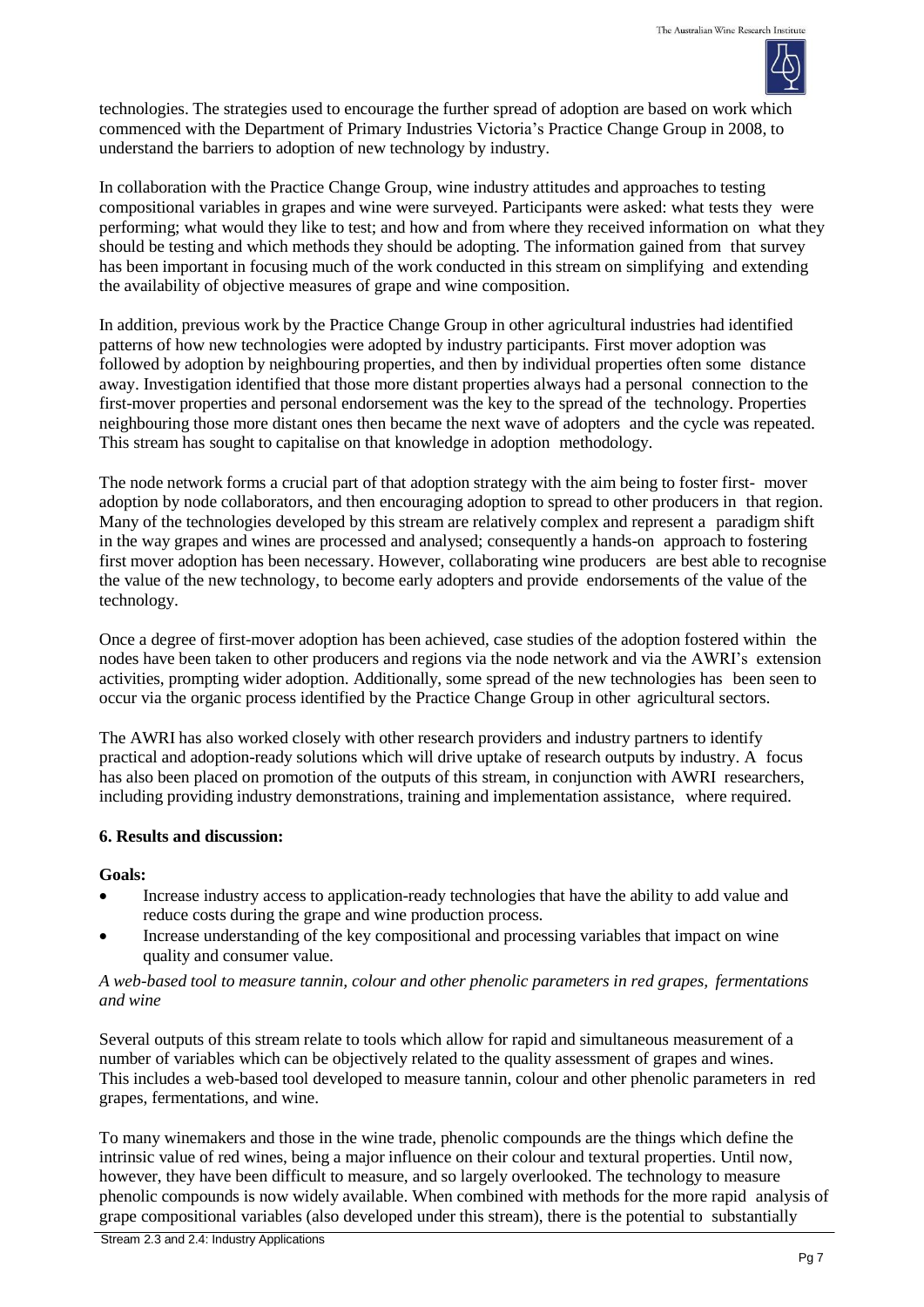

increase the understanding of the relationships between grape and wine composition. These tools inform the way grapes are selected and paid for, and allow more objective target specifications to be set.

In 2005, the AWRI conducted a review of tannin research, which concluded that the available analytical methods were too complicated, not specific or not suitable for wine tannins and that there was no simple method available to aid industry trials and decision making. The AWRI responded by developing the methyl cellulose precipitable (MCP) tannin assay for red wines, which was a major simplification of previous methods.

However, an industry survey conducted under this stream in 2008 revealed that while the majority of respondents wished to be able to measure tannin and other variables related to phenolics, they wanted faster and simpler analytical methods. Consequently a rapid spectral (UV-Vis) method for predicting colour, tannin and phenolics in red wines and in fermentations was developed, which was correlated with the MCP assay (Dambergs et al. 2011a, 2012a). That capability was delivered to industry through a web interface called the AWRI Tannin Portal, to provide a simple measurement tool that could be employed by wine producers using their own equipment (Dambergs et al. 2011b, 2012b).

In response to Tannin Portal user feedback, and as a result of industry trials which identified links between grape colour and tannin and wine colour, the Tannin Portal was extended with the inclusion of a number of additional variables of wine phenolic composition, which was then further extended to allow for the analysis of grapes as well as wines. The combined platform was renamed the WineCloud.

WineCloud can be further extended as new methods become available. It provides industry with a simple and rapid method to gather data from wine processing and targeted winemaking trials, improving decision making to achieve specific target attributes for wines. For instance, it has been used by producers to obtain objective process data to assess the impact of winemaking variables such as maceration technique and yeast type, and has provided some early insights into links between grape and wine tannins.

The platform also contains a suite of tools that allow simple graphical representation of data such as grape maturity trends; attribute profile charts; and fermentation trajectory plots, as well as an extensive database of grape and wine data, against which users are able to benchmark specific attributes in their own grapes and wines by a combination of vintage, variety, and region.

## *Spectral fingerprinting; a technique to measure grape and wine style objectively*

A technology developed by this stream is that of 'spectral fingerprinting' which, when fully developed for a particular application, allows wine, and potentially grape style, to be 'measured' objectively. Spectral fingerprinting is the use of spectral data to define a large number of compositional variables in a sample simultaneously, rather than using individual tests to measure individual parameters. This concept has potentially profound implications for the way grapes are grown, selected and paid for and for how wines are produced; the spectral fingerprint can be considered an objective and holistic target of a style of wine a producer wishes to make. The concept could, in theory, also be applied to grapes in order to select those which best allowed the desired wine style to be produced, and to define objective target specifications against which grapes can be grown. (Dambergs et al. 2002; Cozzolino et al. 2010b; Cozzolino and Dambergs, 2010a).

## *The PinotG Style Spectrum*

The first fully developed example of spectral fingerprinting is a wine labelling device called the PinotG Style Spectrum, which enables consumers to be aware of the style of the wine in the bottle before they purchase or consume it.

The Pinot Grigio/Pinot Gris (PinotG) grape variety is made into two classic styles in Europe, with the Italian Grigio generally being a crisp and delicate wine, and the French Gris being luscious and more fullbodied. Australian wine producers are making both of these classic styles, and a 'spectrum' of other styles, all displaying various degrees of the traditional styles in wines with the same name. The AWRI was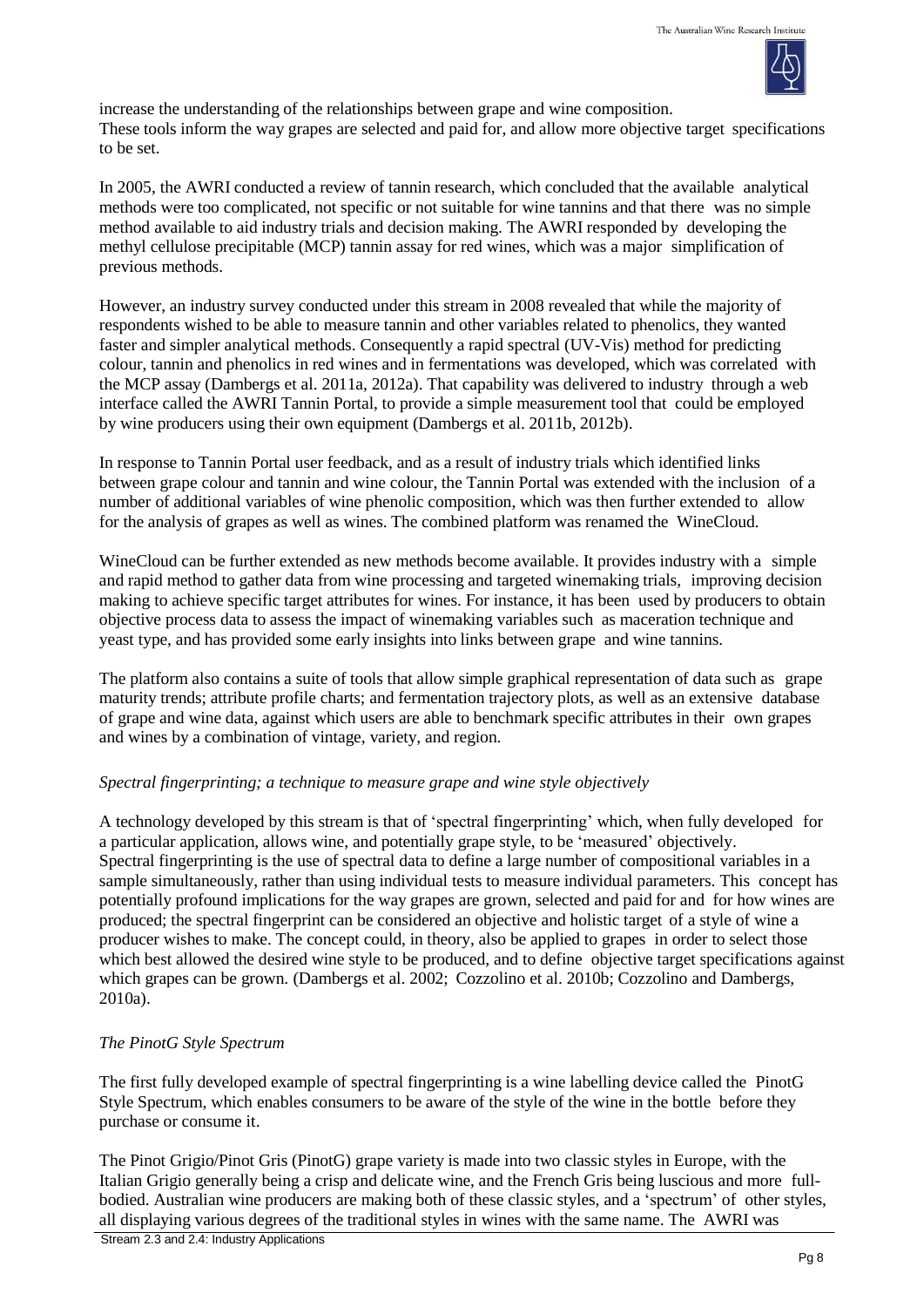

approached by a number of wine producers regarding market confusion surrounding the use of the grape variety synonyms Pinot Grigio and Pinot Gris, and the styles of wines being bottled using those terms. This was of particular concern because the amount of the variety planted had increased rapidly, and they feared that the market confusion might have a negative impact on wine sales.

Extensive sensory evaluation was performed in collaboration with sensory panels comprising staff from the AWRI and many Australian PinotG winemakers. It was established that a spectrum of styles did exist in Australian PinotG wines between the extremes of 'crisp' and 'luscious', and the panels were able to reliably rate the style of individual wines on such a conceptual scale.

Based on this, the AWRI developed a rapid spectral measurement technique to predict a sensory panel's assessment of the style of PinotG wines, with a view to communicating wine style to the market via the wine label (Robinson et al. 2011). This involved extensive industry collaboration and an industry working group was formed comprising a business consultant and representatives of leading PinotG wine producers. Wine Australia has also been a major collaborator to ensure that work takes regulatory and compliance requirements into account. The PinotG Style Spectrum labeling device developed is shown below (Figure 1). Proof-of-principle studies conducted in collaboration with leading wine producers, demonstrated that the style of Chardonnay wines could also be 'measured' in a similar way, using the 'anchor terms' 'fine' and 'full' rather than 'crisp' and 'luscious'.



**Figure 1:** PinotG Style Spectrum graphic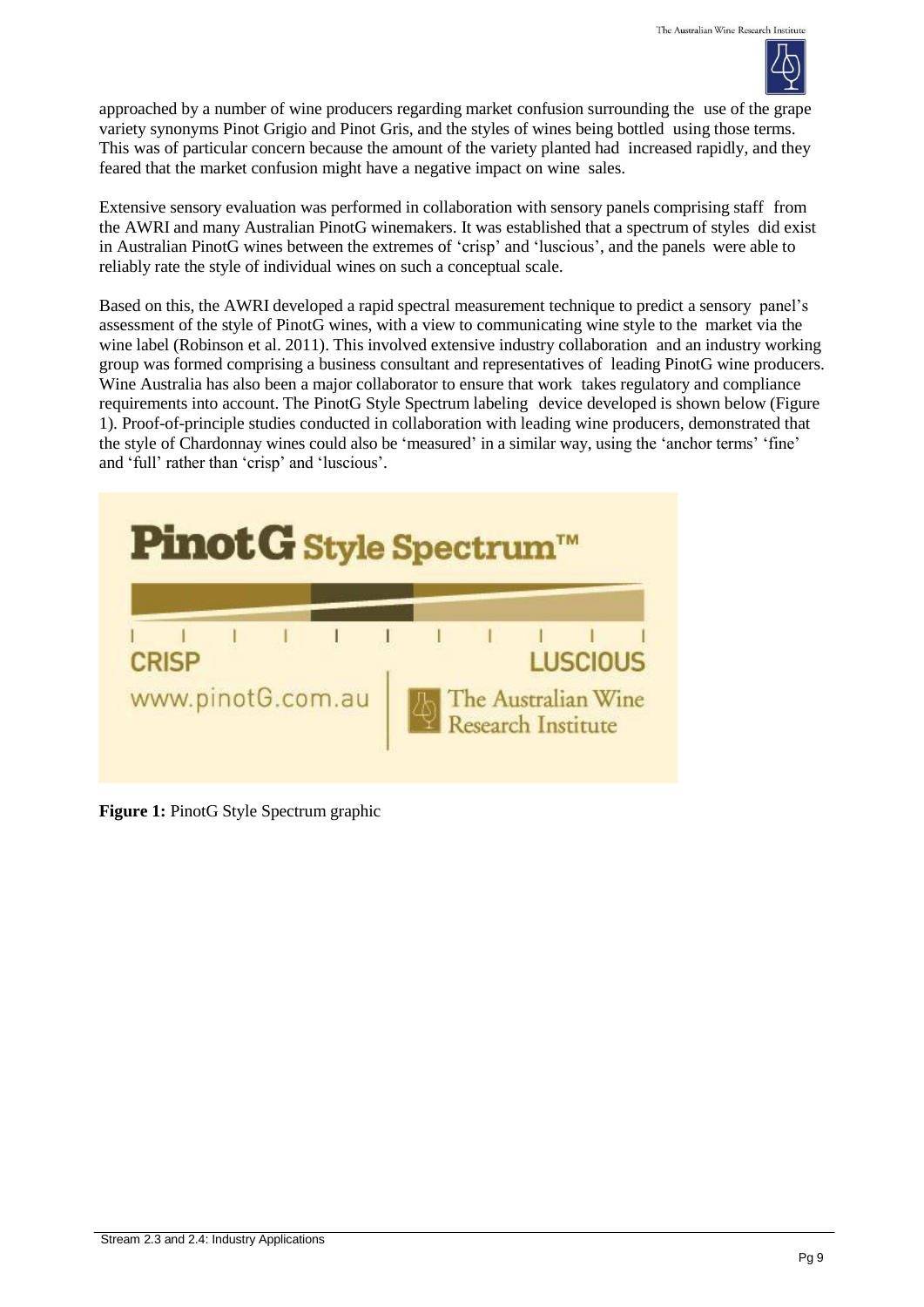

#### *BevScan – A non-invasive spectroscopic screening device*

The AWRI receives a significant number of enquiries each year from wine producers who have issues with the variability of their bottled products. These issues can be due to inadequate storage conditions, variable closure performance, problems during transport and distribution and variability introduced at bottling. Potentially, a proportion of bottles are unsalable due to the consequences of low sulfur dioxide (SO2) concentrations, such as elevated colour development or oxidative sensory characteristics, and variability caused by other factors such as microbial contamination is also encountered.

Typically, when such problems exist, bottles of the affected wine are subjected to sensory assessment and/or chemical analysis. While this approach makes it fairly simple to identify a variability problem such as oxidation, producers are still left with the difficult task of sorting the acceptable bottles from the unacceptable. In most cases, the expense of opening, assessing and re-sealing all bottles cannot be justified.

BevScan is an in-bottle spectrophotometer, developed under this stream in conjunction with Jeffress Engineering and the software company Camo, which can be used to identify spectral differences between bottles of wine non-destructively. Using Vis-NIR spectroscopy, matrix differences in wines can be identified, categorised and quantified rapidly (Cozzolino et al. 2007). The instrument is applied for the analysis of unopened bottles of wines which appear to exhibit bottle-to-bottle variability during storage and distribution.

A number of viable practical applications of the BevScan technology have been demonstrated, including analysis of wine differences due to closure performance (oxygen transmission rate), irregular storage and/or shipping temperature, identification of sparkling wines with variable  $CO<sub>2</sub>$  content and monitoring changes caused by storage temperature.

In one example, a spectral classification model was built using samples of a commercial red wine that were exhibiting sporadic patterns of oxidation during storage. This calibration model was then used to screen approximately 700 cases of wine and identify those bottles that had acceptable development characteristics (Group A in Figure 2), allowing the mobilisation of stock for overseas markets (Scrimgeour et al. 2012).



**Figure 2:** Principal component analysis (PCA) plot showing clustering of acceptable wine samples (Group A) and unacceptable wine samples (Group B). Values indicated relate to the level of free sulfur dioxide  $(SO<sub>2</sub>)$  measured in randomly selected samples.

**Goal:**

 Increase access to rapid analytical and other 'smart' technologies to assist in improved decision making.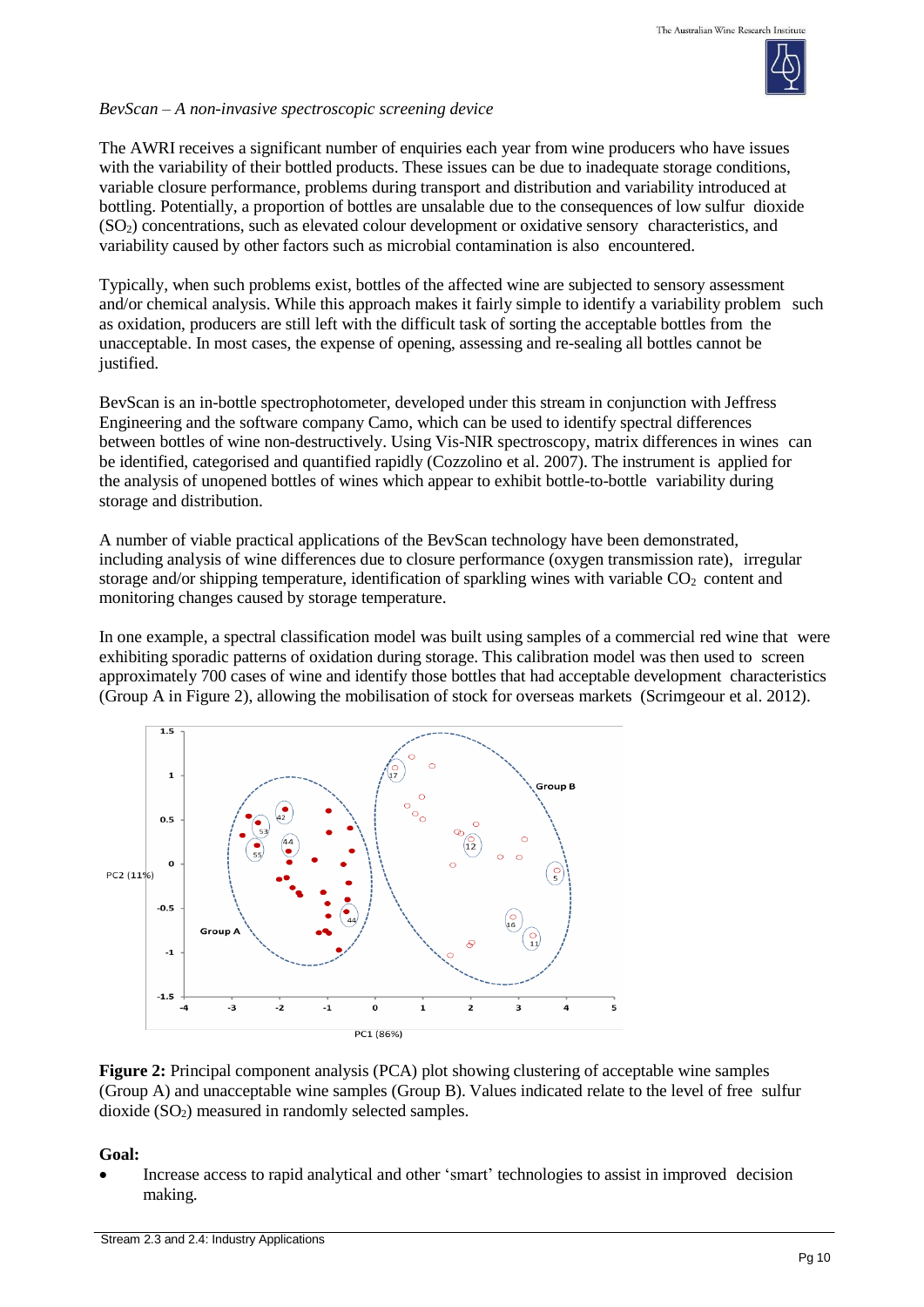

### *Application of rapid spectral technologies to the analysis of sugar and colour maturity levels in grape homogenates*

The Australian wine industry has a clear need for rapid methods for measuring grape composition in order: to determine optimum harvest dates; to identify areas in the vineyard with similar composition; and for the assessment of grape quality for appropriate payment. In order to analyse large numbers of samples, potentially hundreds per day as might occur at a commercial harvest receival weighbridge, spectroscopic methods have been employed in the last decade by some of the large wine producers for grape colour analysis as an indicator of grape quality.

The direct cost of spectroscopic analyses is much lower than traditional 'wet chemistry' methods, due to the absence of the need for reagents and less time required to conduct the analysis. However, the initial cost of buying instruments, such as the FOSS6500, which can be used for grape colour assessment, has been too high for medium and small-sized wineries.

However, with a new generation of smaller and cheaper instruments now available, that situation is changing. Under this stream, a Bruker Alpha Mid-IR instrument has been used to develop models for simultaneous measurement of a number of grape composition parameters. Robust calibrations have been developed for total soluble solids (TSS), total anthocyanins, pH, TA, and dry matter in grape homogenates. The initial calibration models included data for Shiraz, Cabernet Sauvignon and Merlot, from grapes sourced in South Australia during two vintages (2010-2011). Collaboration with wineries in the Riverina region (NSW) in 2013 provided a significant amount of additional data; more varieties were included, and the concentration range of the calibration was extended (see Figure 3).

These rapid measurements can replace the expensive and time consuming traditional laboratory methods and could ultimately be extended to measurements using hand-held devices during grape berry ripening and at harvest.



**Figure 3:** Correlation of anthocyanin values measured using Modified Somers reference method (xaxis) against values predicted using Bruker Alpha Mid-IR spectral method (y-axis). KEY: CSA – Cabernet Sauvignon; DUR – Durif; LMA - Lambrusco Maestri; MAL – Malbec; MAT – Mataro; MER – Merlot; NDA – Nero D'Avola; PNO – Pinot Noir; PVED – Petit Verdot; RCA – Ruby Cabernet; SAN – Sangiovese; SHZ – Shiraz; TAN – Tannat; TEMP – Tempranillo.

Stream 2.3 and 2.4: Industry Applications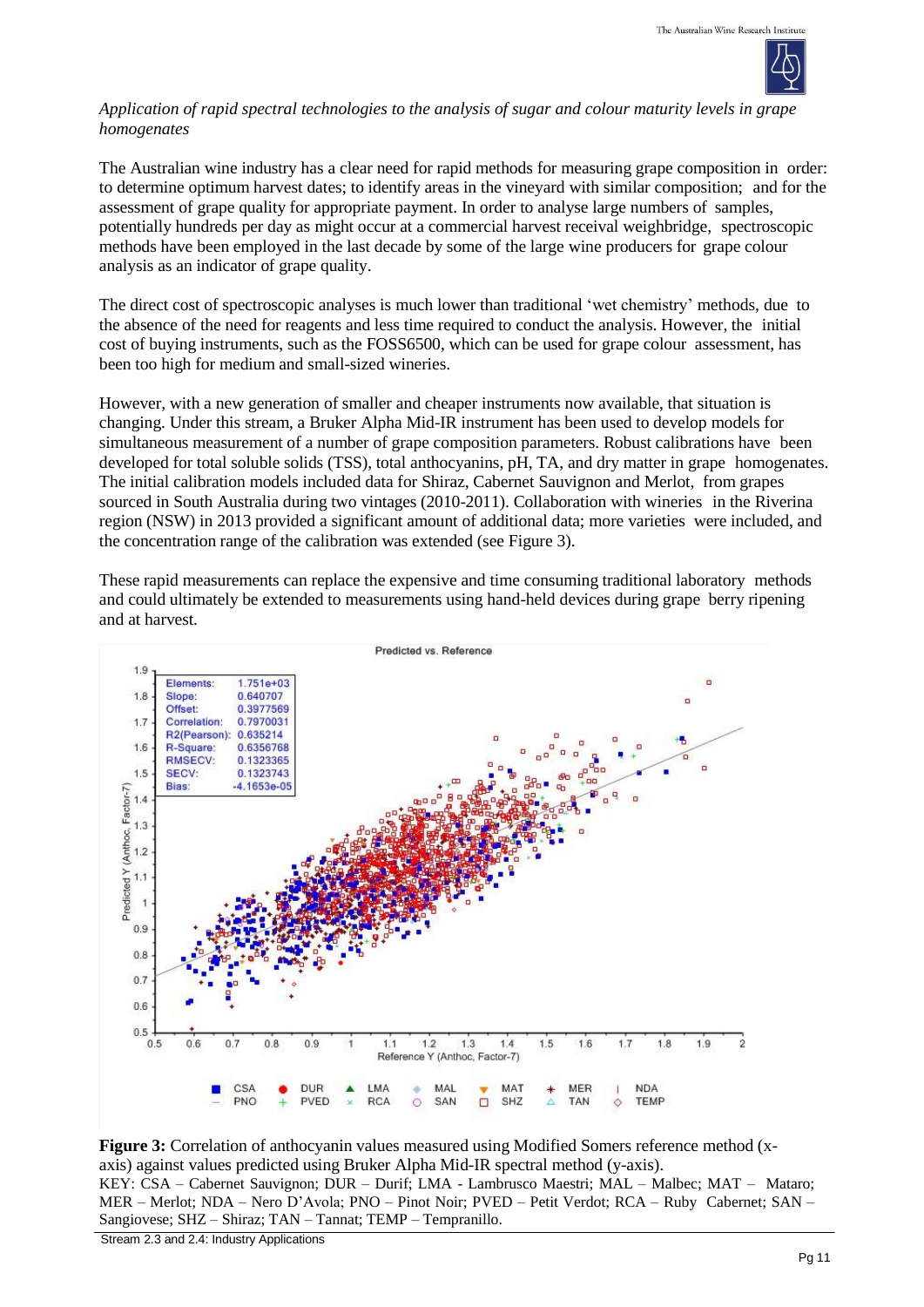

#### *The AWRI Ferment Simulator - a tool which models fermentation kinetics to predict fermentation performance*

Winemakers recognise that fermentation is a critical area where quality can be enhanced or lost quickly and suddenly. Therefore there is a demand for tools which enhance winemakers' ability to monitor their fermentations and to give greater control and more confidence in the final wine outcome.

Current fermentation management practices place huge demands on winery resources, ranging from daily sample collection, laboratory analysis and winemaker tastings to infrastructure constraints such as equipment availability, energy and water use and refrigeration capacity. Process efficiency is further impacted when stuck or sluggish fermentations occur, with additional resources and logistical management being required as a result.

The ability to reliably and accurately monitor and control fermentation in real-time is crucial to minimising operating costs whilst realising maximum wine quality potential (Muhlack 2008). That need has been recognised by the development of the AWRI Ferment Simulator: an Excel-based tool designed to provide wine producers with the capability to monitor and predict wine fermentation performance.

The simulator uses a complex set of calculation algorithms to predict ferment trajectory in relation to various operating conditions, including temperature, yeast strain, wine type, nutrient levels, agitation regime and fermenter size (Muhlack 2012a, b). The system was developed using commercial-scale fermentation data sourced from multiple sites over several vintages, and provides automated early warning of fermentations which are likely to be extended, or to stick, once as few as four data points related to the fermentation's progress are available in its early stages. The simulator also provides the means for real-time control in order to achieve quantified compositional targets, such as residual sugar, colour, and tannin concentrations, and allows for refrigeration demand to be calculated for an entire tank-farm for several days in advance, according to forecast weather. That feature allows winemakers to plan their refrigeration use in order to avoid exceeding their contracted electricity supply on very hot days, thus avoiding punitive electricity tariffs (Figure 4).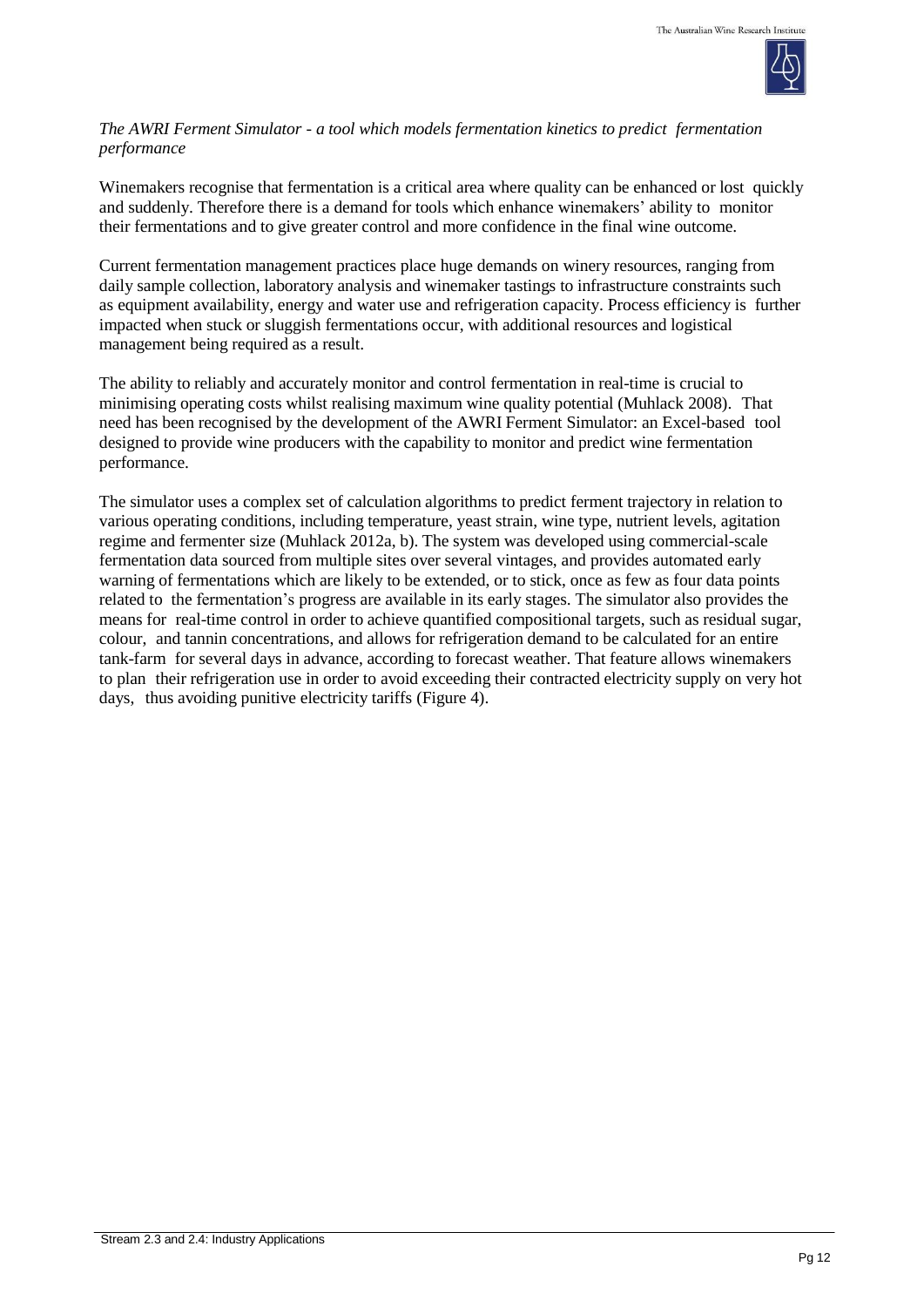



**Figure 4:** An example ferment status screen for a typical commercial tank farm, including upcoming weather forecast and predicted consequential impact on refrigeration demand

### *Rapid measurement of yeast assimilable nitrogen (YAN), to improve wine quality and fermentation management*

Spectroscopic methods can be used for rapid prediction of a range of grape and wine composition parameters, and a number of methods have been developed under this stream using affordable, 'off-theshelf' spectroscopy instruments (Shah et al. 2010, Cynkar and Wilkes 2011). One specific application developed using a Bruker Alpha Mid-IR instrument, has focused on the simultaneous analysis of pH, titratable acidity (TA), sugar content (Brix) and yeast assimilable nitrogen (YAN) in juices. Prototype calibrations were developed (see Figure 5 below) and, following establishment of the AWRI Riverina Node, the project was extended into the Riverina for further development and validation across multiple vintages. More recently, the work has been extended further to include Tasmania and the Hunter Valley via the AWRI nodes in those regions, although industry feedback indicates that insufficient YAN is not considered a problem in Tasmania.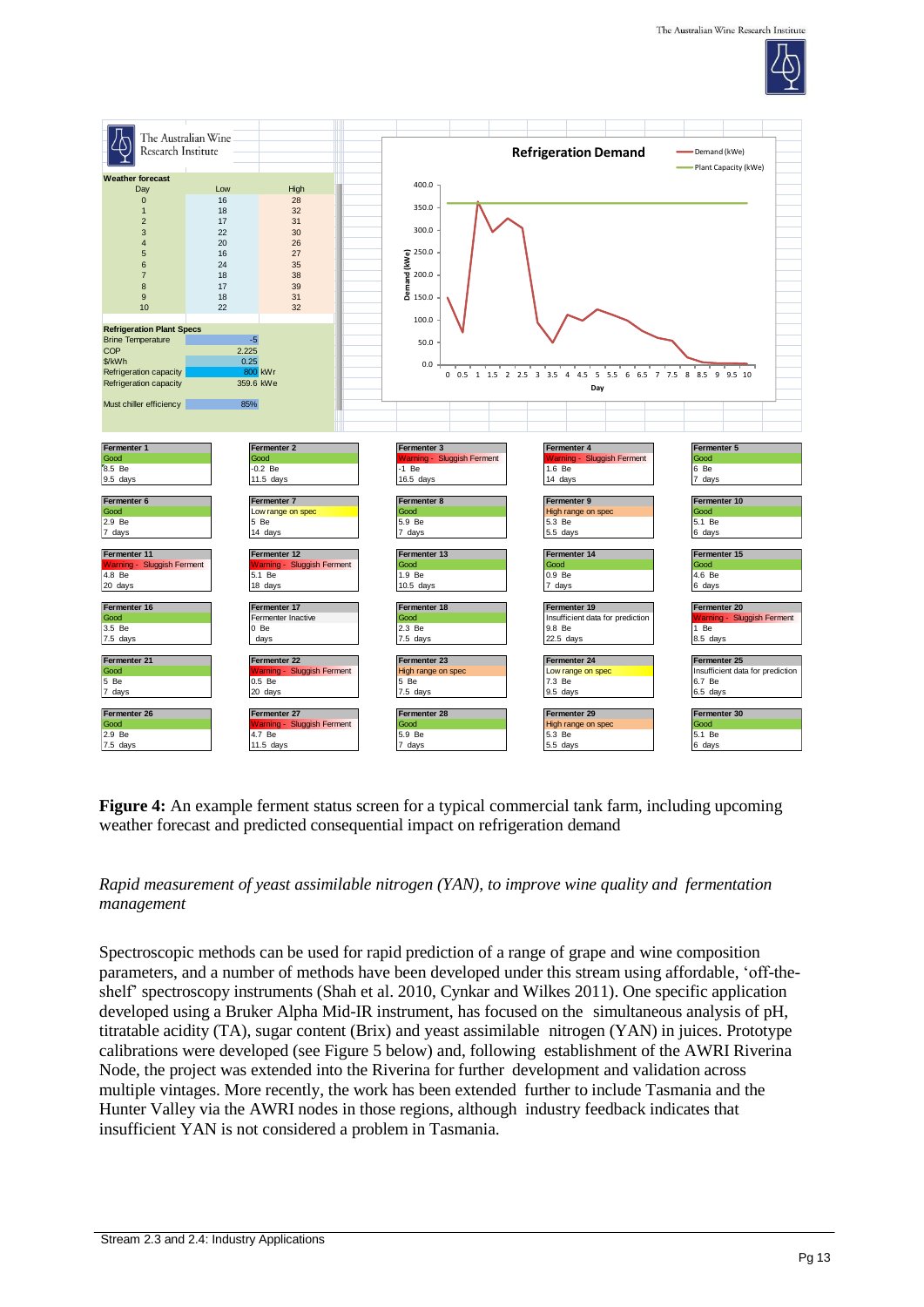

This rapid method clearly shows the value of this type of instrument for juice monitoring, providing rapid feedback on nutrient status to winemakers. Measuring YAN concentrations prior to fermentation is very important as insufficient YAN  $\ll 160$  mg/L) in the juice/must can result in sluggish or stuck fermentations and the production of hydrogen sulfide. Conversely, elevated levels of YAN (>350 mg/L) can lead to the formation of undesirable flavour and aroma characteristics in the resultant wine. However, few producers measure YAN on a regular basis because analysis requires a relatively time consuming two-stage wet chemistry assay. Rather, many producers rely on 'preventative' routine additions of di-ammonium phosphate (DAP) to all juices, which pose the risk of elevating the YAN concentration to undesirable levels.

Data collected on YAN concentrations in juices across multiple vintages has shown that approximately 60% of samples did not require a DAP adjustment, even though many producers make routine standardised additions to every fruit parcel without regard to actual YAN concentrations. This finding further emphasises the value in providing a means of rapid juice analysis; avoiding the cost of unnecessary DAP additions, while optimising wine quality by directing additions only when and where they are needed.



**Figure 5:** Correlation of yeast assimilable nitrogen (YAN) values measured using enzymatic reference method (x-axis) against values predicted using Bruker Alpha Mid-IR spectral method (y-axis). Calibration model includes data from four individual wineries, covering multiple vintages.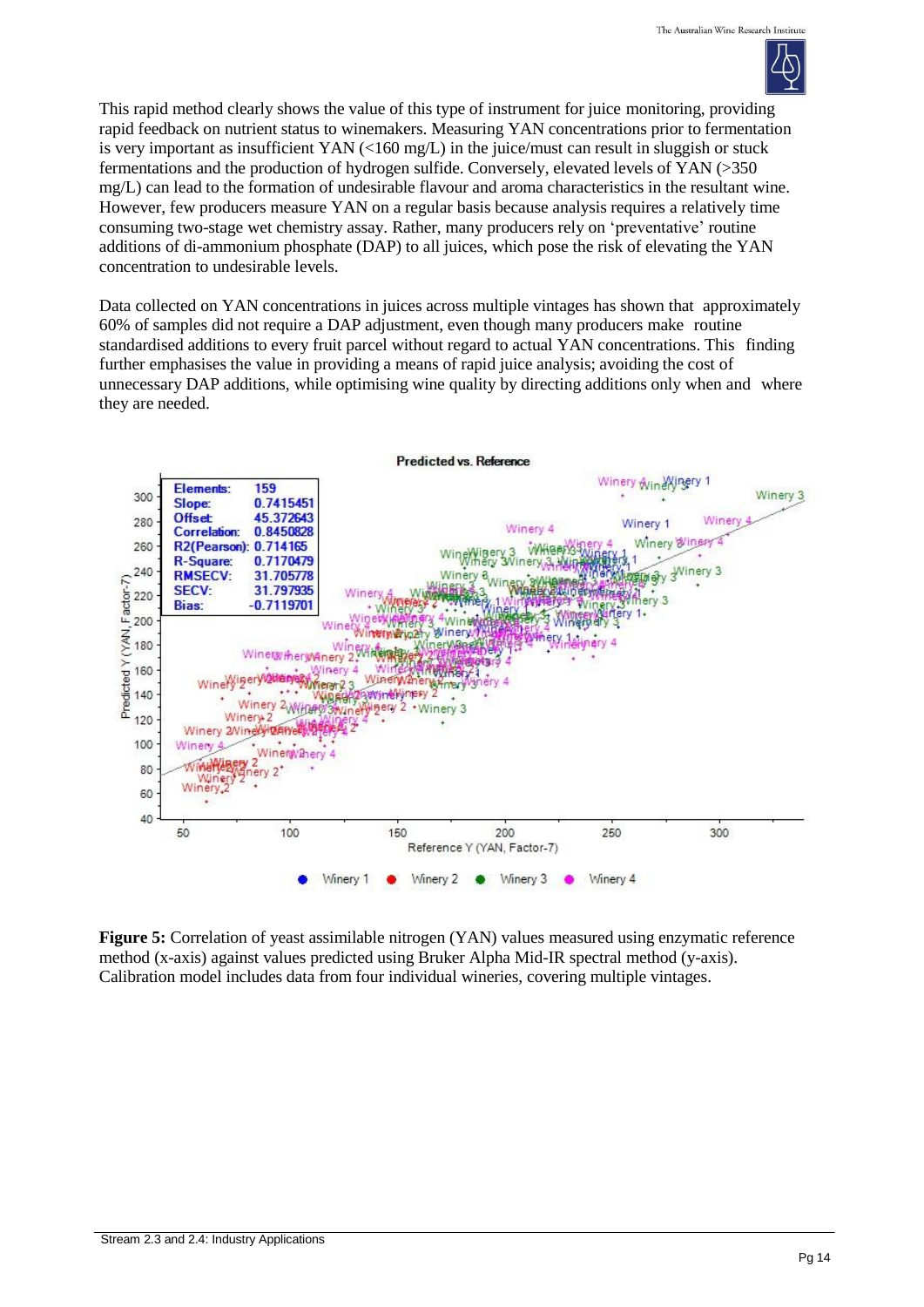

#### **Goals:**

- Improve industry access to process engineering and environmental-impact reduction expertise.
- Help to reduce the environmental impact and improve sustainability of the wine industry, by identifying potential opportunities for the application of environmental engineering principles to grape and wine processing operations.

### *Proctase - a viable alternative to bentonite*

Bentonite clay is used as a fining agent in the production of white, sparkling and rose wines in order to remove proteins that could otherwise form unsightly haze after the wine is bottled. While it is a very effective way to remove those proteins, the bentonite fining step is cumbersome, tends to tie up tank time, causes volume and quality loss and presents waste disposal challenges. Bentonite is also very abrasive, causing accelerated wear on winery equipment such as pumps and centrifuges. Although inline dosing of bentonite is currently used by several of Australia's largest wine producers due to its lower cost and efficacy on a large-scale, most Australian wineries do not have the necessary infrastructure to consider this process modification.

Through Stream 2.2, the AWRI has sought alternatives for preventing haze formation, reducing the cost of bentonite treatment and/or removing the proteins via means other than bentonite. The research has focussed on two areas: understanding the mechanism of haze formation and the proteins responsible; and using that knowledge to find solutions to the problem. Proctase, a commercially available mixture of two acidic proteases produced from Aspergillus niger (EC no. 3.4.23.18 and 3.4.23.19), was identified as a potential bentonite alternative. Bench-scale trials demonstrated that at elevated temperatures it was effective at removing the proteins responsible for haze formation.

Field trials coordinated in Adelaide and the Riverina Node, were conducted with three industry partners in the Riverina and South Australia during the 2011 and 2012 vintages. These trials assessed the potential of Proctase to remove heat unstable proteins from white juices, (Robinson et al. 2012, Marangon et al. 2012b). The trials demonstrated that a combination of flash pasteurisation treatment of white juice at  $75^{\circ}$ C in the presence of Proctase, was effective at removing the hazeforming proteins (Chitinases), resulting in a protein stable wine (Figure 6).

A review of the regulatory environment surrounding the use of acidic protease enzymes in winemaking has highlighted that the enzymes present in the Proctase formulation are listed synonymously (carboxyl proteinase or EC no. 3.4.23.6) as approved winemaking additives in the current Food Standards Code (1.3.3). The AWRI is currently progressing formal recognition of this from Food Standards Australia and New Zealand (FSANZ), through an update to the Code.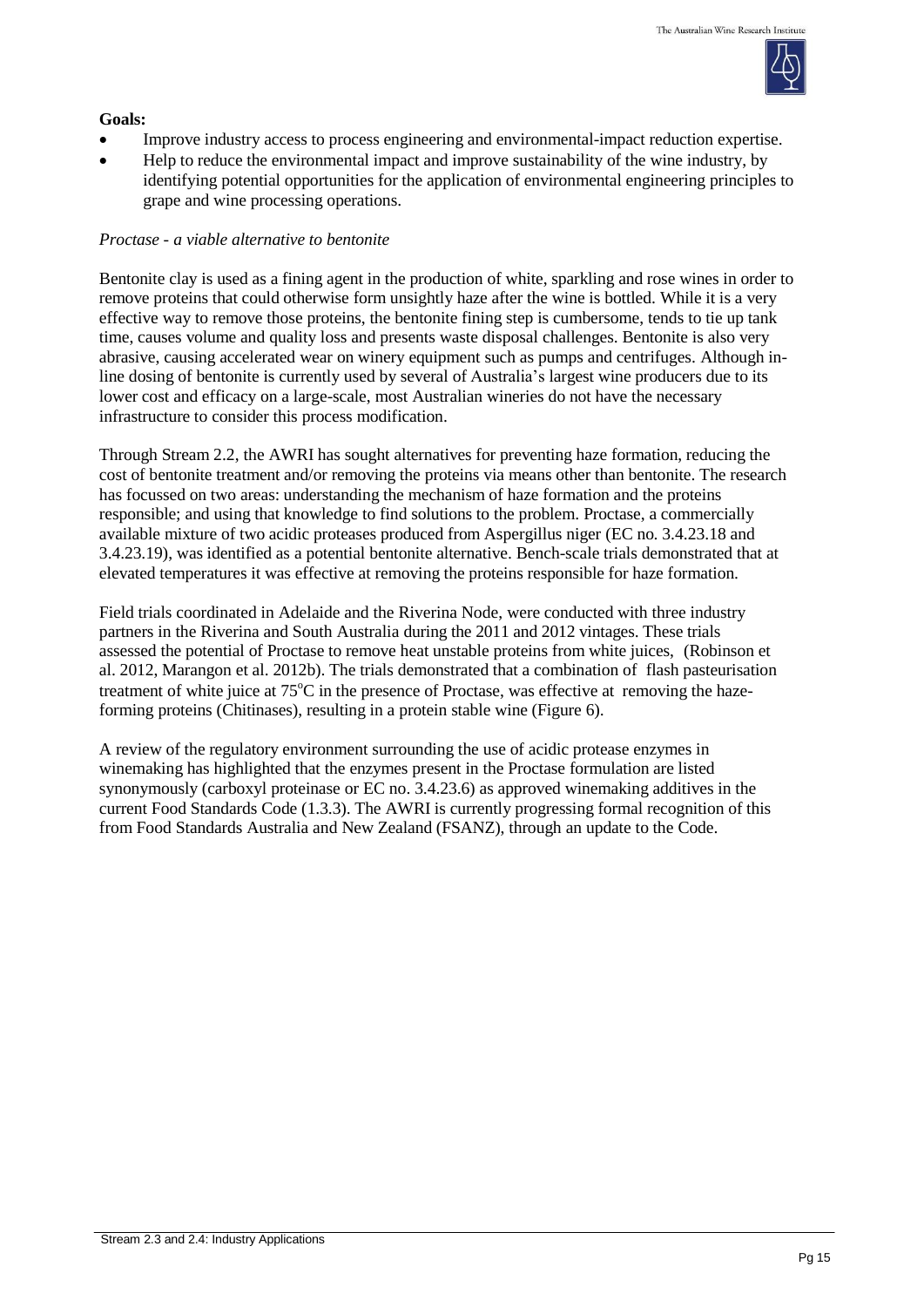



**Figure 6:** Average levels of Thaumatin-like proteins and Chitinases in Riesling juice and wine treated with bentonite (Control) and Proctase. Error bars indicate standard deviation across three replicates.

### **Goal:**

 Demonstrate through specific studies the benefits to the environment of adoption of alternative 'green' technologies.

Under this stream, work was completed on the assessment of the use of grape stalks and marc as a source of renewable energy. That analysis rules out the use of these materials for the production of biofuel, but has delivered a favourable assessment of their use to generate electricity. This work has provided objective data on which decisions to invest in electricity-generating equipment can be based, and at least one major tender for the construction of such a plant has been released during the life of this stream. More information on this work is provided under Stream 4.4.

## **Goals:**

- Understand the critical factors, cultural and environmental, contributing to the relative propensity of red wines to undergo Brettanomyces-related spoilage.
- Develop effective control mechanisms, where possible specific to strain and wine composition differences, in order to minimise collateral negative effects on wine quality and style.
- Define the differences between sensory characteristics of wines that are and those that are not spoilt by Brettanomyces under Australian conditions, and identify the important changes that occur in the chemical composition of wines when they undergo spoilage.
- Provide tools and training to the industry enabling it to estimate and eliminate the risk of Brettanomyces -related spoilage based upon defined wine or strain properties.

## *Characterisation and control of Brettanomyces spoilage yeast*

Four-ethylphenol (4-EP) and 4-ethylguaiacol (4-EG) are products of the metabolism of *Brettanomyces* yeast in wine. 4-EP is responsible for the 'band-aid' and 'medicinal' aroma found in some red wines when present at concentrations above the sensory threshold and is generally regarded as detrimental to wine quality even at concentrations below the sensory recognition threshold. A survey by the AWRI of the incidence and levels of 4-EP in commercial Australian wines conducted between 1996 and 2005 (Figure 7) showed that 4-EP levels steadily fell during this period, due to more proactive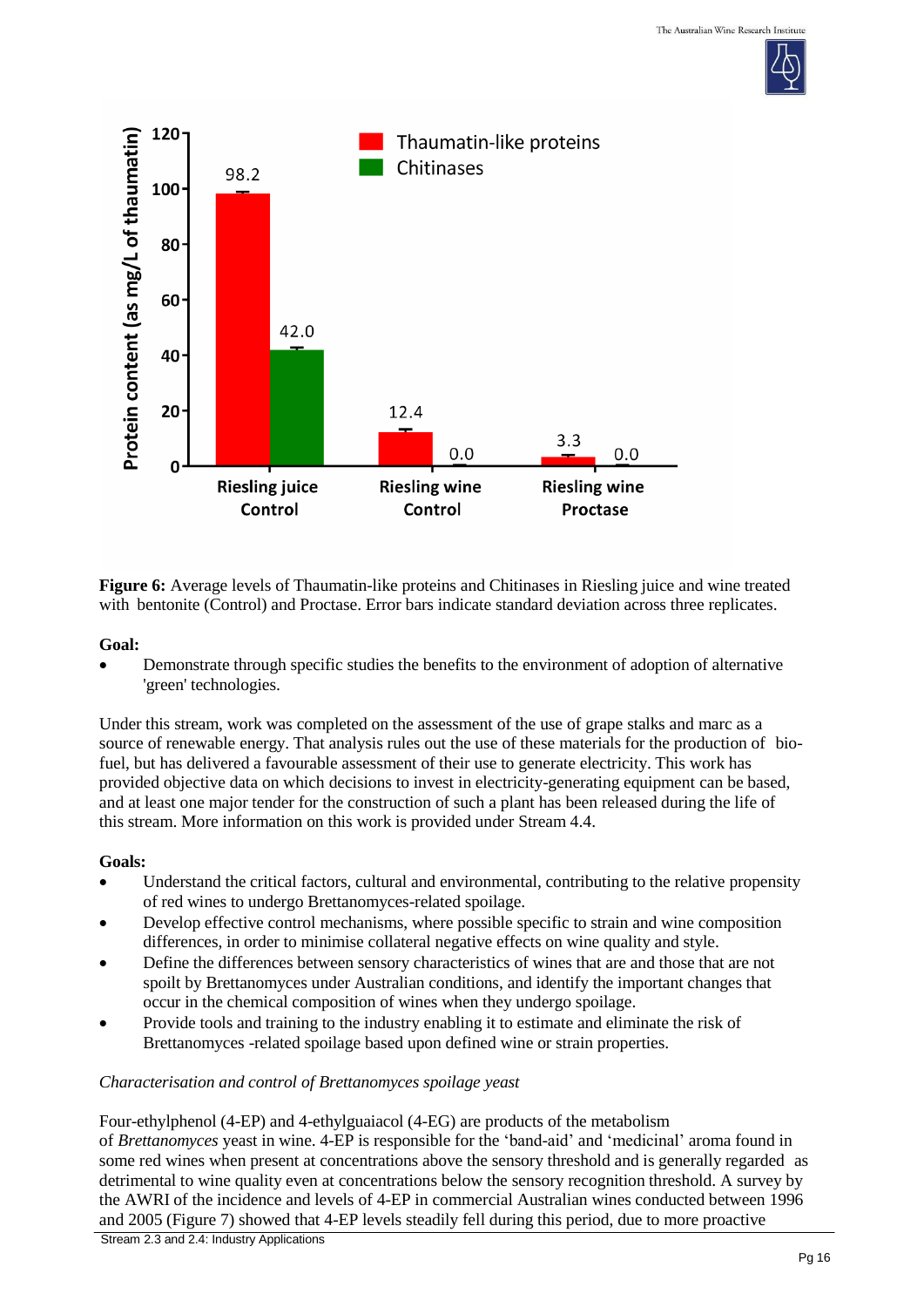

management by winemakers instigating management practices advocated by the AWRI. However, *Brettanomyces* remained a threat to wine quality in Australia.



**Figure 7:** Mean and median concentration of 4-ethylphenol (4-EP) measured in randomly selected Australian wines between 1997 and 2005.

Through this stream, genetic fingerprints were generated for 244 *Brettanomyces* isolates from red wine made in 31 winemaking regions of Australia. Results indicated that there were eight different strains amongst the isolates, and three of these were commonly found across multiple winemaking regions. Analysis of ribosomal DNA sequences provided further evidence of three major groups, while the combined data suggested there were significant genetic differences between the most commonly isolated *Brettanomyces* strain and the reference strain (Henschke et al. 2007; Curtin et al. 2007).

Further analysis of the isolates demonstrated a wide range of tolerances to sulfite. The most tolerant strain, which comprised 85% of all Australian isolates, was able to grow in the presence of sulfite concentrations five times higher than the strains most sensitive to sulfite. This potentially explains its widespread occurrence in Australian wineries (Curtin et al. 2012).

A significant amount of sensory evaluation work was undertaken, including two consumer studies which examined the perception of 'Brett' character in different wine styles (i.e. 'oaky' or 'green' wines), arising from different ratios of 4-EP and 4-EG (Curtin et al. 2008). This provided an improved understanding of how 'Brett' is perceived differently according to the wine matrix and insight into why some wines are considered to be more or less 'Bretty' than would be expected, based upon the 4-EP concentration alone.

Further regional survey work suggested that the likelihood of encountering commercially available 'Bretty' wine was very low with wines from the 2005 vintage onwards, although some regional differences were identified. This survey activity was continued in 2009 with a smaller sample set, in order to ensure that Australian producers were alerted to any trends towards an increased incidence of *Brettanomyces* spoilage

Outcomes delivered through this stream relating to *Brettanomyces* have been communicated through a variety of conferences and regional workshops. Further work on genome sequencing of the industryisolated strains is reported under Stream 2.1.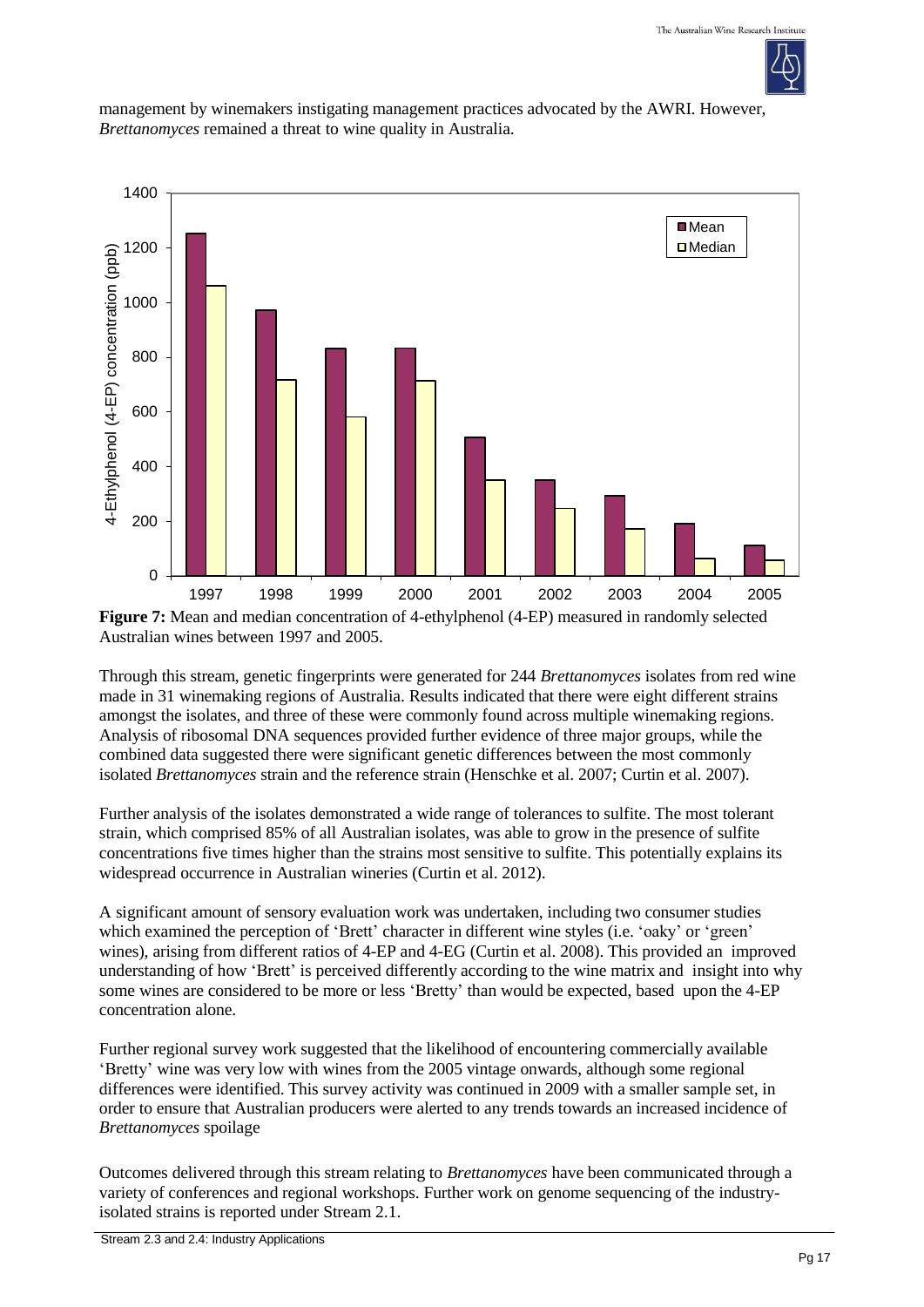

#### **7. Outcome and Conclusion**

The key outcomes for the Australian wine industry delivered through this stream for each output produced are as follows:

#### **Tools which improve process measurement and control**

### *The WineCloud, a web-based tool to measure tannin, colour and other phenolic parameters in red grapes, fermentations and wine*

The WineCloud gives the Australian wine sector the ability to access and generate high-value compositional data related to tannin and phenolic profiles, using their own laboratory equipment. By combining sophisticated calculation algorithms and a user-friendly web-interface, grape and wine producers are able to measure and control variables which, for many winemakers, govern the intrinsic value of red wines.

This innovative web-based system is a major advancement in both processing control and grape and wine science. The tool allows for better prediction and targeting of grape composition at harvest, and more objective targeting of wine styles in real-time during fermentation, blending, and ageing, in accordance with consumer preferences. It is also a high-value tool for supporting research trials, which allows data for a large range of variables to be generated quickly and cheaply. Additionally, the platform provides a powerful benchmarking function, which allows comparison of the phenolic composition of grapes and wines, by vintage, variety, and region.

#### *Application of rapid spectral technologies to the rapid analysis of sugar and colour maturity levels in grape homogenates, and yeast assimilable nitrogen (YAN) and other compositional variables in juices and during fermentation*

A range of methods have been developed which allow producers to measure a range of important compositional variables in grapes, juices and wines simultaneously, quickly, accurately and in realtime. It has previously not been feasible for most wineries to conduct such analysis so readily, or to collect such large volumes of data that these methods allow. The implications of this capability are that important relationships between grape and wine composition will be elucidated allowing the full value of grapes to be realised, and for more objective targets of wine style to be set and achieved during winemaking.

### *The AWRI Ferment Simulator - a tool which models fermentation kinetics to predict fermentation performance*

The Ferment Simulator is one of a number of tools developed by this stream, which producers can access to improve processing efficiency. The Ferment Simulator enables winemakers to optimise fermentation performance to maximise wine quality, while also providing early prediction of where problems will arise. It also allows better management of refrigeration, the major use of power in a winery, thus reducing electricity use and the price paid for electricity if punitive tariffs are avoided.

#### **Methods which increase processing efficiency and reduce processing costs**

#### *Proctase - a viable alternative to bentonite*

Proctase provides an effective enzymatic protein stabilisation method which is a commercially viable alternative to bentonite. The traditional bentonite batch-fining step is cumbersome, tends to tie up tank time, causes volume and quality loss and presents waste disposal challenges. Bentonite is also very abrasive, causing accelerated ware to winery equipment such as pumps and centrifuges. Proctase significantly reduces process costs, in comparison with batch dosing of bentonite, and environmental impact, and its widespread introduction would represent the most fundamental change in white wine processing for several decades.

*Characterisation and control of Brettanomyces spoilage yeast*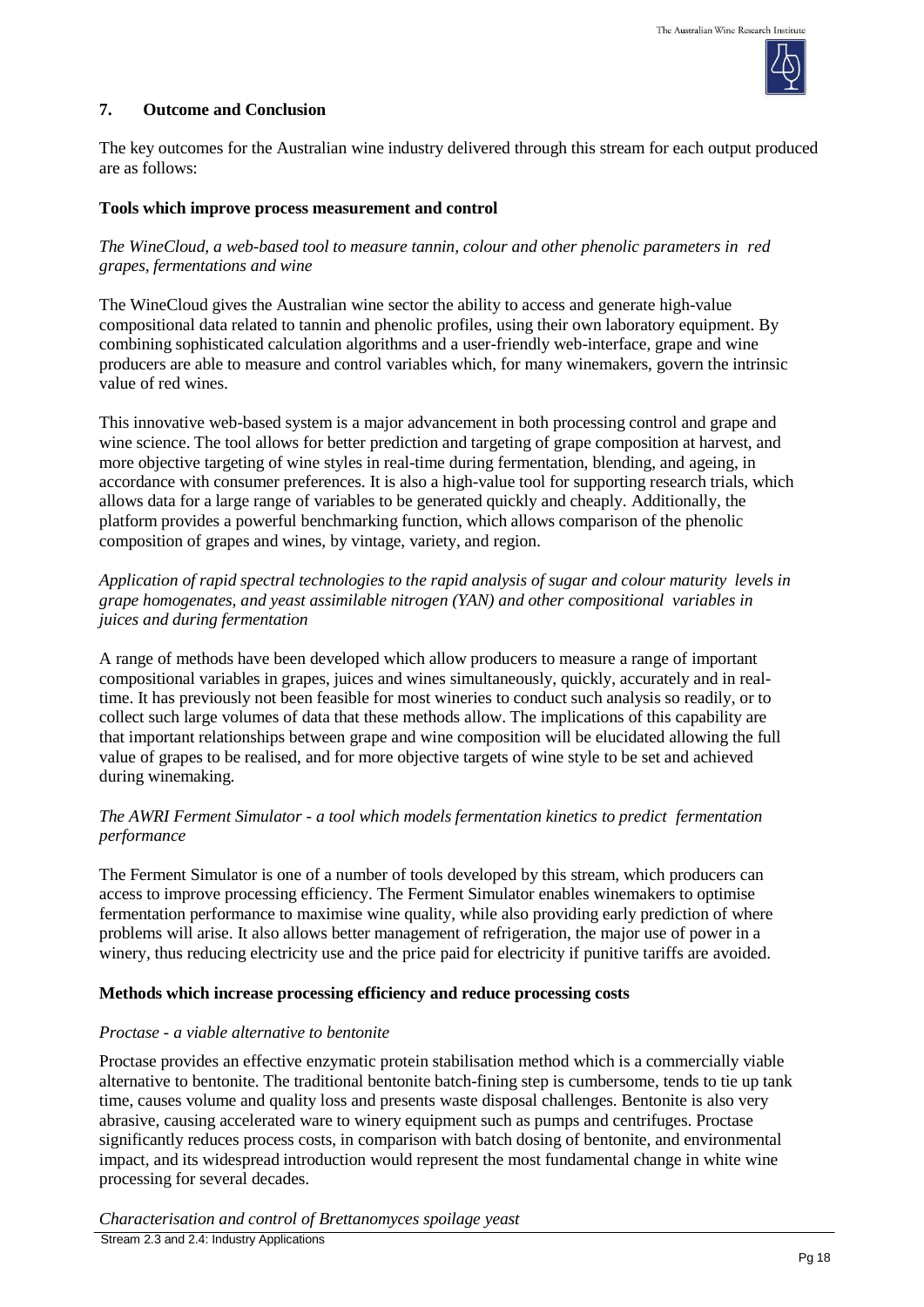

The work conducted under this steam on *Brettanomyces* spoilage yeast has provided evidence that *Brettanomyces* strains isolated from Australian wine have genetically-based differences in their sulfite tolerance. That knowledge allows the development of rapid genetic-based testing methods for *Brettanomyces* contamination during wine processing. Such methods will further reduce the resources currently required to monitor and control *Brettanomyces* in wineries and provide early warning of the emergence of mutated strains with increased sulfite tolerance.

## **Development and application of the concept of spectral fingerprinting; a technique to objectively measure grape and wine style**

## *The PinotG Style Spectrum – A labeling device which informs consumers of the style of wine in the bottle*

The 'spectral fingerprinting' technology developed by this stream, has potentially profound implications for the way grapes are grown, selected and paid for, and for how wines are produced. When fully developed for a particular application, it allows wine, or potentially grape style, to be 'measured'. The spectral fingerprint can be considered an objective and holistic target of a style of wine a producer wishes to make. The concept could, in theory, also be applied to grapes in order to select those which best allowed the desired wine style to be produced, and to define objective target specifications against which grapes can be grown. The concept of spectral fingerprinting has also been demonstrated in assessing wine authenticity and integrity, which are likely to become bigger issues for the wine industry in the future. PinotG Style Spectrum enables consumers to be aware of the style of the wine in the bottle before they purchase or consume it, based on a spectral fingerprint of the wine's style, and allows wine producers to create a point of difference in the marketplace. The extension of the principle has been demonstrated for Chardonnay wine style, and might also be applicable for objective definition of regional 'typicity'.

## *BevScan – a non-invasive spectroscopic screening device*

BevScan is an in-bottle spectrophotometer which uses Vis-NIR wavelengths to identify and quantify matrix or 'fingerprint' differences between bottles of wine, non-destructively. As a bench-top instrument, BevScan has several applications in the wine industry; but the full-value of this technology will be realised when it is applied on-line or in-line, allowing real-time fingerprinting analysis during grape and wine processing and during bottling.

# **8. Recommendations**

This stream has successfully generated an extensive suite of outcomes which have been made available to the grape and wine sector as knowledge, tools, or methods. For some, development is complete and, for others, further industry evaluation and adaption will be required before a fully evolved product is available for widespread industry adoption.

To date, the extent of adoption of some of the outcomes has been moderate, and adoption has mainly occurred with medium and large wine producers which have the internal capability and resources to utilise the outcomes effectively, as well as the greatest need to reduce the costs and complexity of their processing.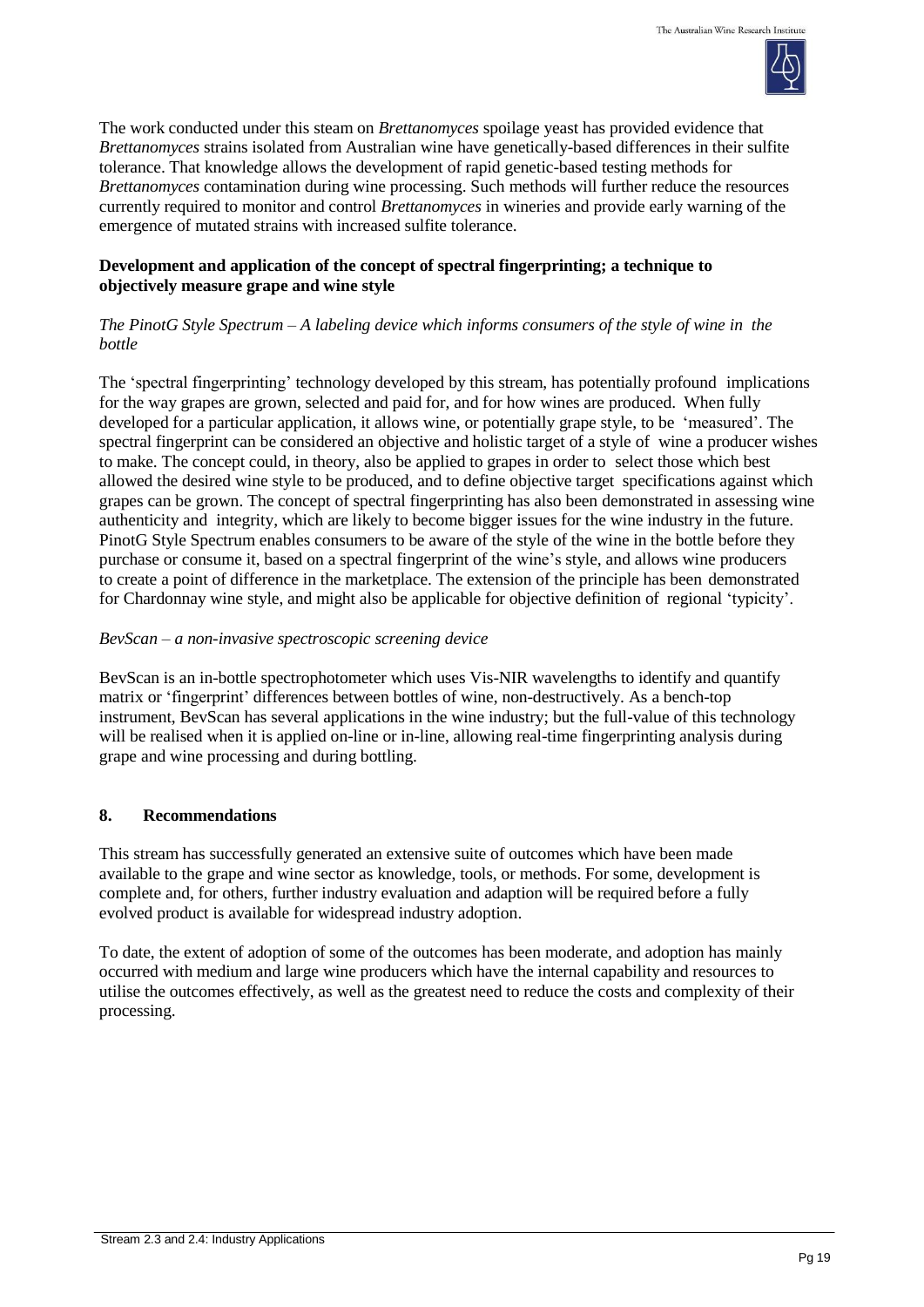

Additionally, many of the technologies developed by this stream are relatively complex and represent a paradigm shift in the way grapes and wines are processed and analysed; consequently a hands-on approach to fostering adoption has been necessary.

In order to increase adoption by industry and maximise the return on the investment made to date, the following steps are recommended:

- That outcomes are made more readily available to industry for further evaluation and adoption:
	- o Facilitation of access to technology outcomes such as the WineCloud, the Ferment Simulator and the rapid YAN method, should be extended through regional associations, (addressed in Project 4.3.1 of the AWRI's R,D&E plan 2013-2018).
- That investment is made to further develop the outcomes of this stream into on-line tools where appropriate:
	- o Many of the outputs are suited to web-based application, the efficacy of which has been demonstrated with the phenolic analyses made available to industry via the WineCloud. It is recommended that the WineCloud be extended to incorporate the fermentation simulation model described here, as well as tools which allow users to conduct advanced statistical benchmarking of their own data, against the vast library of data which is held in the WineCloud, (to be addressed in Project 4.1.5 of the AWRI's R,D&E plan 2013-2018).
	- o Potential also exists to extend the concept of modelling beyond fermentation simulation, to other parts of the grape and wine production process, and to incorporate such models into the WineCloud, (to be addressed in Project 4.1.5 of the AWRI's R,D&E plan 2013-2018).
- That investment is made in complementary technologies which would add greater value to the outcomes of this stream:
	- o To be of maximum value, models such as the fermentation simulator requires realtime data to be available on which to base predictions and assessments of the conditions of a wine, compared to known standards or specifications. An obvious opportunity therefore exists to invest in the development and adoption of process analytical technologies which have been tailored to the requirements of the grape and wine sector, in order to gather such data in an automated way, and feed it into such models in real time, (to be addressed in Project 3.3.5 of the AWRI's R,D&E plan 2013-2018).
- That investment is made in extending the concept of spectral fingerprinting:
	- o The spectral fingerprinting concept potentially has great value beyond labeling wines made from Pinot Gris / Pinot Grigio. The concept could be applied during wine production and to the analysis of grapes, as well as to further labeling devices for other grape varieties, wine styles or the characterisation of regional typicality, (to be addressed in Project 3.3.5 of the AWRI's R,D&E plan 2013-2018).
- That further investment is made in the regional nodes network, particularly in their development and adoption functions.
- That the nature and value of the stream outcomes are extended to industry via:
	- o continued communication on the benefits of adoption through AWRI road-shows and targeted workshops, (addressed in project portfolio 4.1 in AWRI's new R,D&E plan);continued development of focused case studies which showcase the practical use and benefits of adoption, in collaboration with industry partners, (to be addressed in Project 4.3.1 of the AWRI's R,D&E plan 2013-2018); and
	- o the provision of support for industry partners in the generation of additional process knowledge through the application of these outcomes, so that the value of the benefits derived can be quantified and communicated to other potential users, (to be addressed in Projects 4.1.2 and 4.3.1 in the AWRI's R,D&E plan 2013-2018).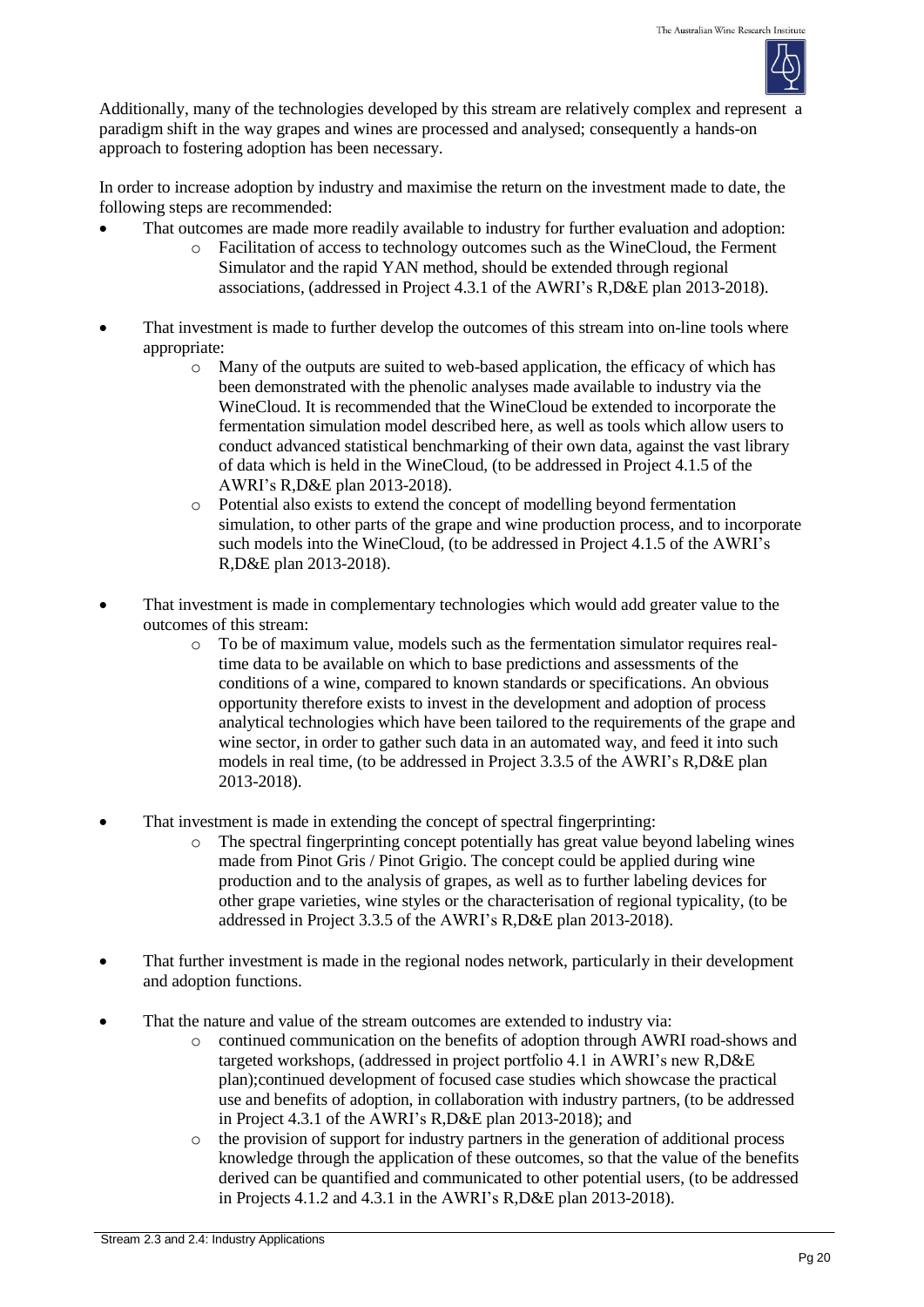

#### **9. Budget reconciliation:**

| <b>Financial Year</b> | Receipts / Income <sup>O</sup> | Outgoings / Expenditure <sup>@</sup> |
|-----------------------|--------------------------------|--------------------------------------|
| Year 1: 2006/2007     | \$1,005,826                    | \$1,005,826                          |
| Year 2: 2007/2008     | \$1,168,579                    | \$1,168,579                          |
| Year 3: 2008/2009     | \$1,223,156                    | \$1,223,156                          |
| Year 4: 2009/2010     | \$1,487,300                    | \$1,487,300                          |
| Year 5: 2010/2011     | \$1,200,309                    | \$1,200,309                          |
| Year 6: 2011/2012     | \$1,145,928                    | \$1,145,928                          |
| Year 7: 2012/2013     | \$938,235                      | \$938,235                            |
| TOTAL                 | \$8,169,333                    | \$8,169,333                          |

 Note that the GWRDC – AWRI Investment Agreement budget was established and approved at an aggregate level, with variances to budget (i.e. annual overspends and underspends) reported and considered at that same aggregate (i.e. whole of agreement) level. The receipts / income relating to a Stream for any year therefore equate to the outgoings / expenditure within that Stream for that year, as any variances between total Investment Agreement funding received and total funds expended were considered at the whole of Agreement rather than individual Stream level.

Includes a pro-rated share of Theme 5 *Executive management and administration*.

| I hereby certify that this statement is true and accurate. |                                                |       |  |  |
|------------------------------------------------------------|------------------------------------------------|-------|--|--|
| Signature of duly authorised representative                |                                                |       |  |  |
| Chris Day                                                  | Group Manager - Corporate Services 29/11/2013. |       |  |  |
| Name:                                                      | Title:                                         | Date: |  |  |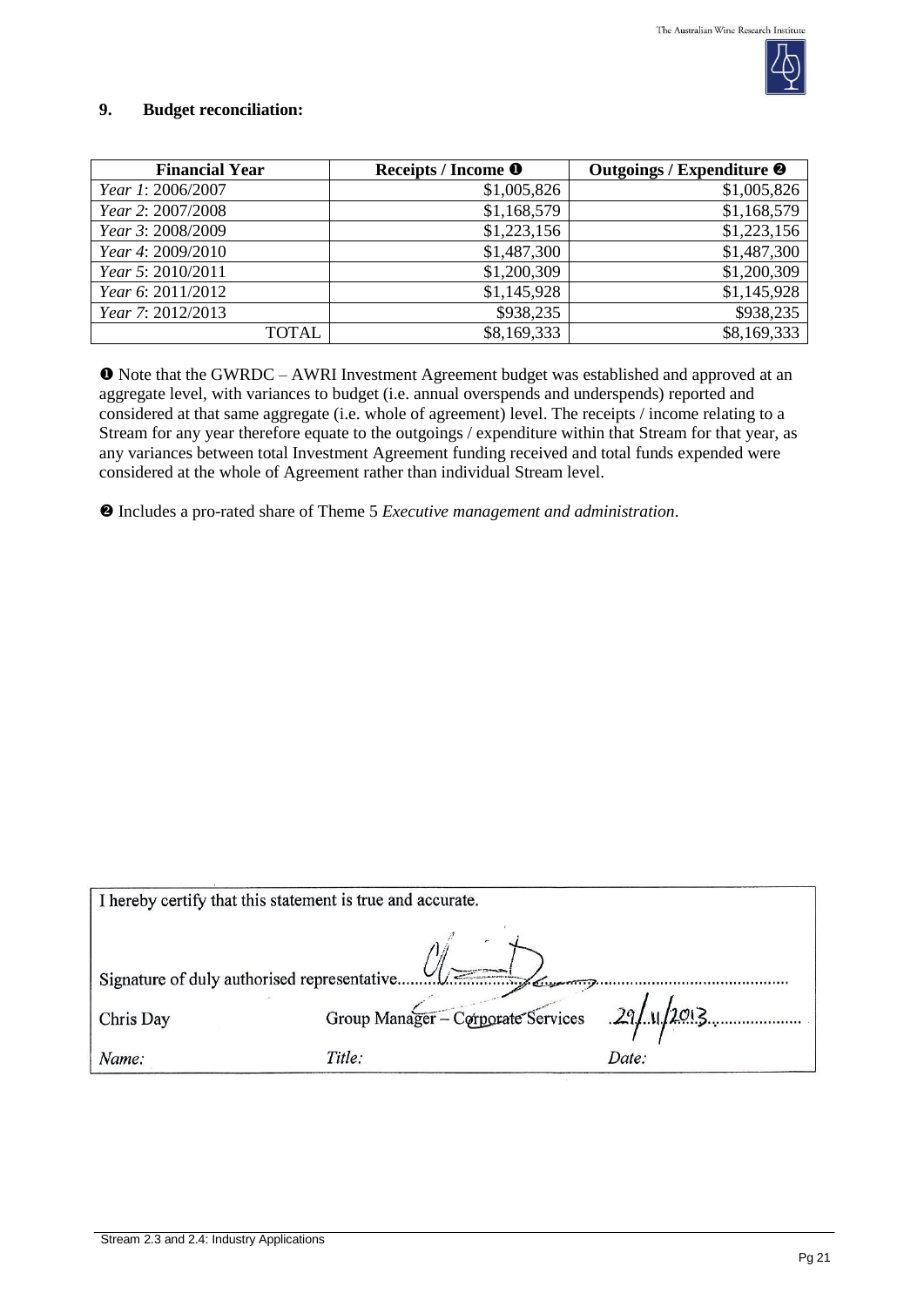

## **10. References**

The AWRI's R,D&E plan 2013-2018; [http://www.awri.com.au/about\\_the\\_awri/rde-plan/](http://www.awri.com.au/about_the_awri/rde-plan/) Cozzolino, D., Dambergs, R.G. (2010a) Instrumental analysis of grape, must and wine. Reynolds, A.G. (ed) Managing Wine Quality, Volume 1: Viticulture and Wine Quality. CRC Press pp 134-161.

Cozzolino, D., Kwiatkowski, M.J., Waters, E.J., Gishen, M. (2007) A feasibility study on the use of visible and short wavelengths in the near-infrared region for the non-destructive measurement of wine composition. Analytical and Bioanalytical Chemistry 387: 2289-2295.

Cozzolino, D., Cowey, G., Lattey, K.A., Godden, P.W., Cynkar, W.U., Dambergs, R.G., Janik, L., Gishen, M. (2010b) Relationship between wine scores and visible–near-infrared spectra of Australian red wines. Analytical and Bioanalytical Chemistry 381: 975-981.

Curtin, C.D., Bellon, J.R., Henschke P.A., Godden, P.W., de Barros Lopes, M.A. (2007) Genetic diversity of *Dekkera bruxellensis* yeasts isolated from Australian wineries. FEMS Yeast Research 7: 471-481.

Curtin, C.D., Bramley, B., Cowey, G.W., Holdstock, M., Kennedy, E., Lattey, K.A., Coulter, A.D., Henschke, P.A., Francis, I.L., Godden, P.W. (2008) Sensory perceptions of 'Brett' and relationship to consumer preference. Blair, R.J., Williams, P.J., Pretorius, I.S. (eds) Proceedings of the thirteenth Australian wine industry technical conference, 29 July–2 August 2007, Adelaide, SA: Australian Wine Industry Technical Conference Inc., Adelaide, SA., 207–211.

Curtin, C., Kennedy, E., & Henschke, P. A. (2012). Genotype dependent sulfite tolerance of Australian *Dekkera (Brettanomyces) bruxellensis* wine isolates. Letters in Applied Microbiology. 55:56-61.

Cynkar, W.U., Wilkes E. (2011) New breed of infrared analysis instruments. Australian and New Zealand Grapegrower & Winemaker 575: 64-66.

Dambergs, R.G., Kambouris, A., Schumacher, N., Francis, I.L., M.B., Esler, and Gishen, M. (2002) Wine quality grading by near infrared spectroscopy. Cho, R.K., Davies, A.M.C. (eds) Near Infrared Spectroscopy: Proceedings of the 10th International Conference. NIR Publications: Chichester, UK, 187-189.

Dambergs, R.G., Mercurio, M., Kassara, S., Cozzolino, D., Smith, P.A. (2011a) Analysis of tannin in red wine – development of a spectral calibration model for industry use. Blair, R.J., Lee, T.H., Pretorius, I.S. (eds) Proceedings of the fourteenth Australian wine industry technical conference, 3–8 July 2010, Adelaide, SA: Australian Wine Industry Technical Conference Inc., Adelaide, SA, 351.

Dambergs, R.G., Mercurio, M., Kassara, S., Cozzolino, D., Smith, P.A. (2011b) Transfer of a spectral calibration for wine tannin to industry laboratories. Blair, R.J., Lee, T.H., Pretorius, I.S. (eds) Proceedings of the fourteenth Australian wine industry technical conference, 3–8 July 2010, Adelaide, SA: Australian Wine Industry Technical Conference Inc., Adelaide, SA, 351.

Dambergs, R.G., Mercurio, M.D., Kassara, S., Cozzolino, D., Smith, P.A. (2012a) Rapid measurement of methyl cellulose precipitable tannins using ultraviolet spectroscopy with chemometrics – application to red wine and inter-laboratory calibration transfer. Applied Spectroscopy, 66: 656-664.

Dambergs, R.G., Scrimgeour, N., Robinson, E.M.C., Wilkes, E., Smith, P.A., Godden, P.W.( 2012b) A

web-based portal for the analysis of wine tannin and pigment. Poster, 8<sup>th</sup> International Cool Climate Symposium, Hobart, 1-4 February. <http://www.winetasmania.com.au/iccs/presentations>

Henschke, P.A., Curtin, C.D., Grbin, P. (2007) Molecular characterisation of the wine spoilage yeast – *Dekkera (Brettanomyces) bruxellensis*. Microbiology Australia May: 76–78.